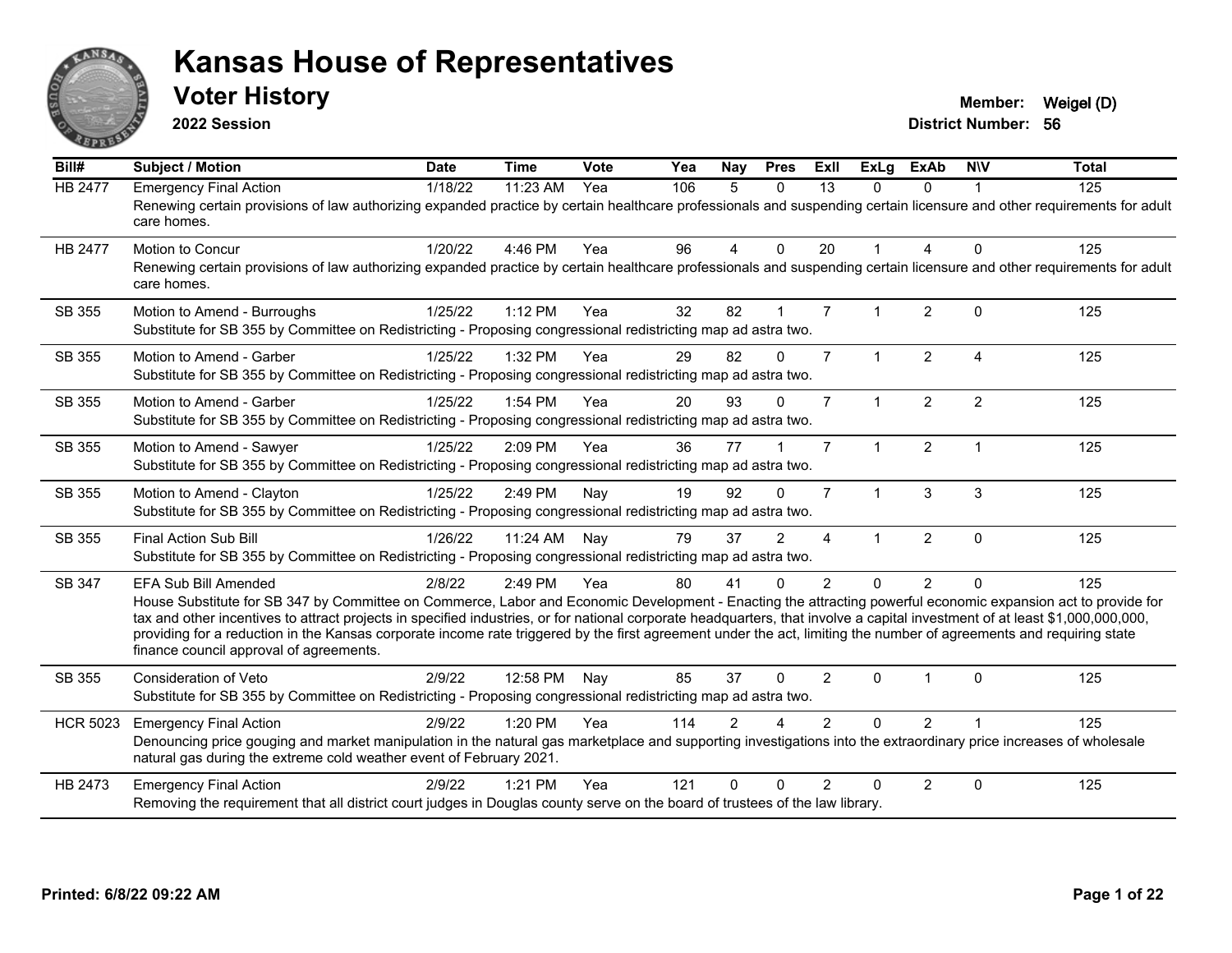

**2022 Session**

| Bill#           | <b>Subject / Motion</b>                                                                                                                                                                                                                               | <b>Date</b> | <b>Time</b>  | Vote | Yea | Nay          | <b>Pres</b> | ExII           | <b>ExLg</b>  | <b>ExAb</b>    | <b>NIV</b>     | <b>Total</b> |
|-----------------|-------------------------------------------------------------------------------------------------------------------------------------------------------------------------------------------------------------------------------------------------------|-------------|--------------|------|-----|--------------|-------------|----------------|--------------|----------------|----------------|--------------|
| <b>HB 2490</b>  | <b>Emergency Final Action</b>                                                                                                                                                                                                                         | 2/9/22      | 1:22 PM      | Yea  | 118 | 3            | $\Omega$    | 2              | $\Omega$     | 2              | $\Omega$       | 125          |
|                 | Authorizing the state treasurer to determine account owners and designated beneficiaries for an ABLE savings account, adding who may open such an account and<br>requiring compliance with the federal internal revenue code.                         |             |              |      |     |              |             |                |              |                |                |              |
| HB 2480         | <b>Final Action</b>                                                                                                                                                                                                                                   | 2/15/22     | 11:59 PM     | Yea  | 118 | $\Omega$     | $\Omega$    | 3              | $\Omega$     | $\overline{2}$ | $\overline{2}$ | 125          |
|                 | Amending the public water supply project loan program's definition of "project" to remove the definition's current exclusion of projects that are<br>related to the diversion or transportation of water acquired through a water transfer.           |             |              |      |     |              |             |                |              |                |                |              |
| HB 2564         | <b>Final Action</b><br>Updating the version of risk-based capital instructions in effect.                                                                                                                                                             | 2/15/22     | 11:59 PM     | Yea  | 118 | $\Omega$     | $\Omega$    | 3              | $\Omega$     | 2              | 2              | 125          |
| HB 2489         | <b>Final Action Amended</b>                                                                                                                                                                                                                           | 2/16/22     | $11:17$ AM   | Yea  | 120 | 0            | $\Omega$    |                | $\Omega$     | $\mathbf{3}$   |                | 125          |
|                 | Amending provisions of the technology-enabled fiduciary financial institutions act relating to fees and assessments, examinations, disclosures to consumers and<br>requiring such institutions to be mandatory reporters for purposes of elder abuse. |             |              |      |     |              |             |                |              |                |                |              |
| HB 2537         | <b>Final Action</b>                                                                                                                                                                                                                                   | 2/16/22     | 11:19 AM Yea |      | 120 | $\Omega$     |             |                | $\Omega$     | 3              | $\Omega$       | 125          |
|                 | Requiring the insurance department to hold a hearing in cases involving an order under the Kansas administrative procedure act.                                                                                                                       |             |              |      |     |              |             |                |              |                |                |              |
| SB 337          | <b>Final Action</b>                                                                                                                                                                                                                                   | 2/16/22     | 11:20 AM     | Yea  | 119 |              |             |                | 0            | 3              | $\Omega$       | 125          |
|                 | Converting the conditional charter issued for the pilot program under the technology-enabled fiduciary financial institutions act to a full fiduciary financial institution<br>charter.                                                               |             |              |      |     |              |             |                |              |                |                |              |
| <b>HCR 5014</b> | Motion to Recommend for Passage                                                                                                                                                                                                                       | 2/16/22     | 12:30 PM     | Nay  | 77  | 42           | $\Omega$    |                | $\Omega$     | 2              | 3              | 125          |
|                 | Proposing a constitutional amendment that provides for legislative oversight of rules and regulations adopted by executive branch agencies and officials.                                                                                             |             |              |      |     |              |             |                |              |                |                |              |
| HB 2560         | <b>Final Action</b>                                                                                                                                                                                                                                   | 2/17/22     | 12:25 PM     | Yea  | 101 | 11           | $\Omega$    |                | $\Omega$     | 11             |                | 125          |
|                 | Extending certain penalties, fees and maximum amounts of fees and the expiration dates of certain programs of the Kansas department of agriculture.                                                                                                   |             |              |      |     |              |             |                |              |                |                |              |
| HB 2591         | <b>Final Action</b>                                                                                                                                                                                                                                   | 2/17/22     | 12:27 PM     | Yea  | 112 | $\Omega$     | $\Omega$    | $\overline{1}$ | $\Omega$     | 11             | 1              | 125          |
|                 | Repealing the state general fund and conservation fee fund transfers to the abandoned oil and gas well fund.                                                                                                                                          |             |              |      |     |              |             |                |              |                |                |              |
| <b>HCR 5014</b> | <b>Final Action</b>                                                                                                                                                                                                                                   | 2/17/22     | 12:43 PM     | Nay  | 80  | 33           | $\Omega$    | $\overline{1}$ | $\Omega$     | 11             | $\Omega$       | 125          |
|                 | Proposing a constitutional amendment that provides for legislative oversight of rules and regulations adopted by executive branch agencies and officials.                                                                                             |             |              |      |     |              |             |                |              |                |                |              |
| HB 2540         | <b>Emergency Final Action</b>                                                                                                                                                                                                                         | 2/17/22     | 12:45 PM     | Yea  | 113 | $\Omega$     | $\Omega$    | -1             | $\Omega$     | 11             | $\Omega$       | 125          |
|                 | Authorizing the construction of a memorial honoring Kansas gold star families.                                                                                                                                                                        |             |              |      |     |              |             |                |              |                |                |              |
| HB 2458         | <b>Emergency Final Action</b>                                                                                                                                                                                                                         | 2/17/22     | 12:47 PM     | Yea  | 113 | $\mathbf{0}$ | $\Omega$    | $\overline{1}$ | $\mathbf{0}$ | 11             | $\Omega$       | 125          |
|                 | Designating a portion of U.S. highway 56 as the PFC Shane Austin memorial highway.                                                                                                                                                                    |             |              |      |     |              |             |                |              |                |                |              |
| HB 2476         | <b>Emergency Final Action</b>                                                                                                                                                                                                                         | 2/17/22     | 12:48 PM     | Yea  | 113 | $\Omega$     | $\Omega$    | $\overline{1}$ | $\mathbf{0}$ | 11             | $\mathbf{0}$   | 125          |
|                 | Providing for the silver star and bronze star distinctive license plates.                                                                                                                                                                             |             |              |      |     |              |             |                |              |                |                |              |
|                 |                                                                                                                                                                                                                                                       |             |              |      |     |              |             |                |              |                |                |              |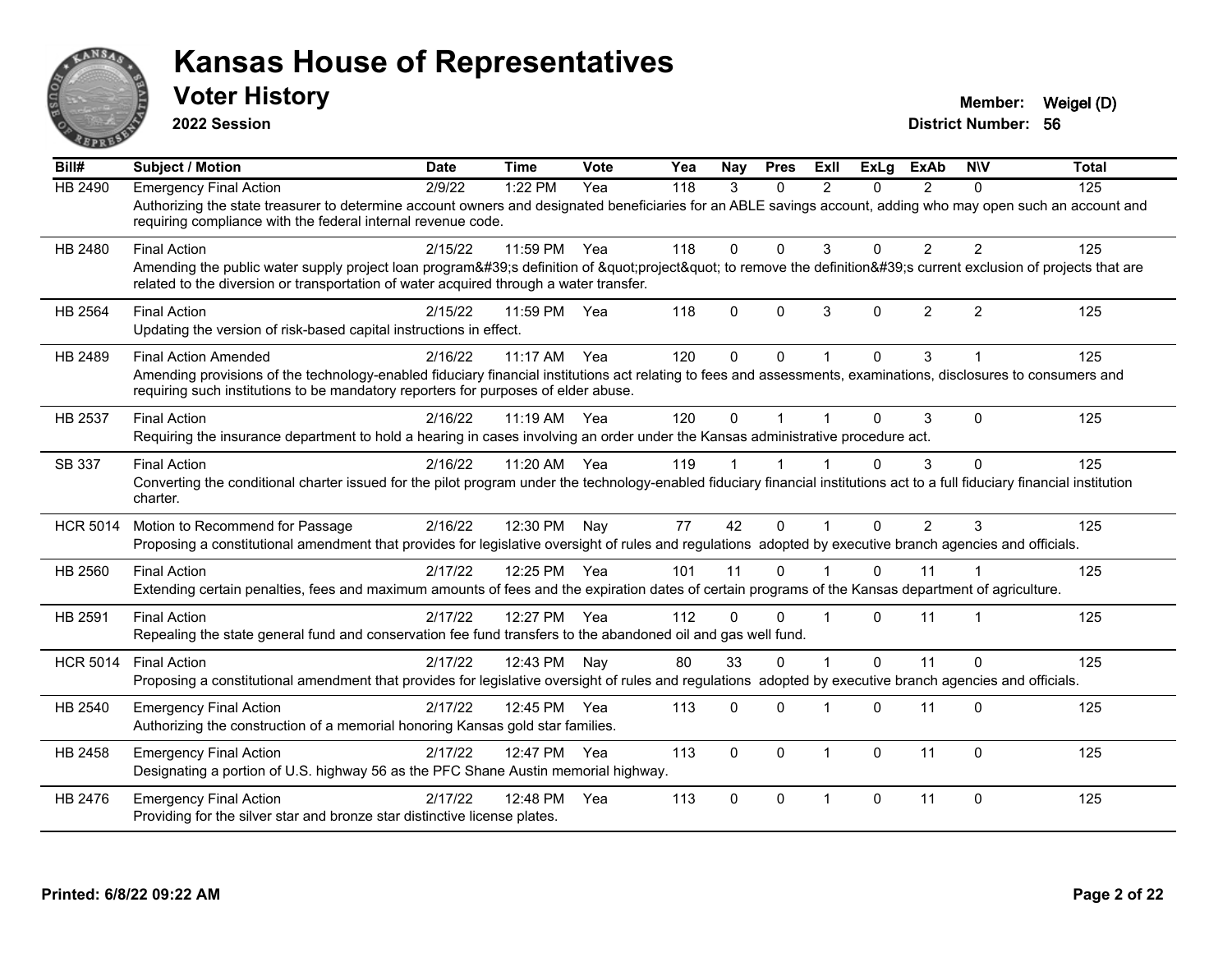

**2022 Session**

| Bill#           | <b>Subject / Motion</b>                                                                                                                                                     | <b>Date</b> | <b>Time</b>  | Vote         | Yea | Nay            | <b>Pres</b>  | ExII           | <b>ExLg</b> | <b>ExAb</b>    | <b>NIV</b>     | <b>Total</b> |
|-----------------|-----------------------------------------------------------------------------------------------------------------------------------------------------------------------------|-------------|--------------|--------------|-----|----------------|--------------|----------------|-------------|----------------|----------------|--------------|
| <b>HB 2478</b>  | <b>Emergency Final Action</b>                                                                                                                                               | 2/17/22     | 12:49 PM     | $\bar{Y}$ ea | 113 | $\Omega$       | $\Omega$     |                | $\Omega$    | 11             | $\Omega$       | 125          |
|                 | Designating a portion of United States highway 166 as the SGT Evan S Parker memorial highway.                                                                               |             |              |              |     |                |              |                |             |                |                |              |
| <b>HCR 5014</b> | <b>Final Action</b>                                                                                                                                                         | 2/21/22     | 11:45 AM     | Nay          | 85  | 39             | $\mathbf 0$  | $\overline{1}$ | $\Omega$    | $\Omega$       | $\Omega$       | 125          |
|                 | Proposing a constitutional amendment that provides for legislative oversight of rules and regulations adopted by executive branch agencies and officials.                   |             |              |              |     |                |              |                |             |                |                |              |
| HB 2517         | <b>Final Action Amended</b>                                                                                                                                                 | 2/22/22     | 10:49 AM Yea |              | 120 | 0              | $\Omega$     | $\overline{2}$ | 0           | 3              |                | 125          |
|                 | Transferring the responsibility to certify drug abuse treatment providers that participate in the certified drug abuse treatment program from the department of corrections |             |              |              |     |                |              |                |             |                |                |              |
|                 | to the Kansas sentencing commission.                                                                                                                                        |             |              |              |     |                |              |                |             |                |                |              |
| HB 2594         | <b>Final Action Amended</b>                                                                                                                                                 | 2/22/22     | 10:50 AM     | Yea          | 120 | 0              | $\Omega$     | $\overline{2}$ | 0           | 3              | $\mathbf{0}$   | 125          |
|                 | Exempting certain modifications on antique vehicles from vehicle identification number offense seizures and dispositions.                                                   |             |              |              |     |                |              |                |             |                |                |              |
| <b>HB 2607</b>  | <b>Final Action Amended</b>                                                                                                                                                 | 2/22/22     | 10:51 AM     | Yea          | 120 | 0              | $\Omega$     | $\mathcal{P}$  | $\Omega$    | 3              | $\Omega$       | 125          |
|                 | Clarifying the time limitations for habeas corpus claims.                                                                                                                   |             |              |              |     |                |              |                |             |                |                |              |
| HB 2299         | Motion to Amend - Fairchild                                                                                                                                                 | 2/22/22     | $3:16$ PM    | Yea          | 35  | 84             | $\Omega$     | $\overline{2}$ | 0           | 3              | $\overline{1}$ | 125          |
|                 | Allowing a search warrant to be executed within 10 days from the date of issuance.                                                                                          |             |              |              |     |                |              |                |             |                |                |              |
| HB 2703         | Motion to Amend - Clayton                                                                                                                                                   | 2/22/22     | 4:17 PM      | Yea          | 37  | 80             | $\mathbf{0}$ | 2              | $\Omega$    | 3              | 3              | 125          |
|                 | Making changes to employment security law provisions regarding the employment security fund and employer contribution rates, the definition of employment to                |             |              |              |     |                |              |                |             |                |                |              |
|                 | conform with federal law and various updates to the my reemployment plan program, including making the program mandatory with certain exceptions, and providing             |             |              |              |     |                |              |                |             |                |                |              |
|                 | that the secretary of commerce may require participation by claimants in reemployment services.                                                                             |             |              |              |     |                |              |                |             |                |                |              |
| HB 2525         | Motion to Recommend for Passage                                                                                                                                             | 2/22/22     | 5:17 PM      | Yea          | 53  | 66             | $\Omega$     | 2              | $\Omega$    | 3              | 1              | 125          |
|                 | Removing non-cooperation with child support from requirements for food and child care assistance eligibility and exempting adults enrolled in school from the 20-hour-      |             |              |              |     |                |              |                |             |                |                |              |
|                 | per-week work requirement for child care assistance eligibility for a limited time.                                                                                         |             |              |              |     |                |              |                |             |                |                |              |
| HB 2110         | <b>Final Action Amended</b>                                                                                                                                                 | 2/23/22     | 10:21 AM     | Yea          | 113 | 8              | $\Omega$     | 3              | $\Omega$    |                | $\Omega$       | 125          |
|                 | Requiring insurance coverage for PANS and PANDAS by the state health care benefits program and requiring the state employee health care commission to submit an             |             |              |              |     |                |              |                |             |                |                |              |
|                 | impact report on such coverage to the legislature.                                                                                                                          |             |              |              |     |                |              |                |             |                |                |              |
| HB 2299         | <b>Final Action Amended</b>                                                                                                                                                 | 2/23/22     | 10:22 AM     | Yea          | 119 | $\overline{2}$ | $\Omega$     | 3              | 0           | 1              | $\Omega$       | 125          |
|                 | Allowing a search warrant to be executed within 10 days from the date of issuance.                                                                                          |             |              |              |     |                |              |                |             |                |                |              |
| HB 2386         | <b>Final Action Amended</b>                                                                                                                                                 | 2/23/22     | 10:23 AM     | Yea          | 118 | 3              | $\mathbf 0$  | 3              | 0           | $\mathbf{1}$   | $\mathbf{0}$   | 125          |
|                 | Establishing requirements for the payment and reimbursement of dental services by a dental benefit plan.                                                                    |             |              |              |     |                |              |                |             |                |                |              |
| HB 2456         | <b>Final Action Amended</b>                                                                                                                                                 | 2/23/22     | 10:24 AM     | Yea          | 117 | 4              | $\Omega$     | $\mathbf{3}$   | 0           | -1             | $\mathbf 0$    | 125          |
|                 | Establishing the Kansas kids lifetime combination hunting and fishing license.                                                                                              |             |              |              |     |                |              |                |             |                |                |              |
| HB 2481         | <b>Final Action</b>                                                                                                                                                         | 2/23/22     | 10:25 AM     | Yea          | 121 | 0              | $\Omega$     | 3              | $\Omega$    | $\overline{1}$ | $\mathbf{0}$   | 125          |
|                 | Authorizing KP&F participating service credit purchase for certain in-state nonfederal governmental employment.                                                             |             |              |              |     |                |              |                |             |                |                |              |
|                 |                                                                                                                                                                             |             |              |              |     |                |              |                |             |                |                |              |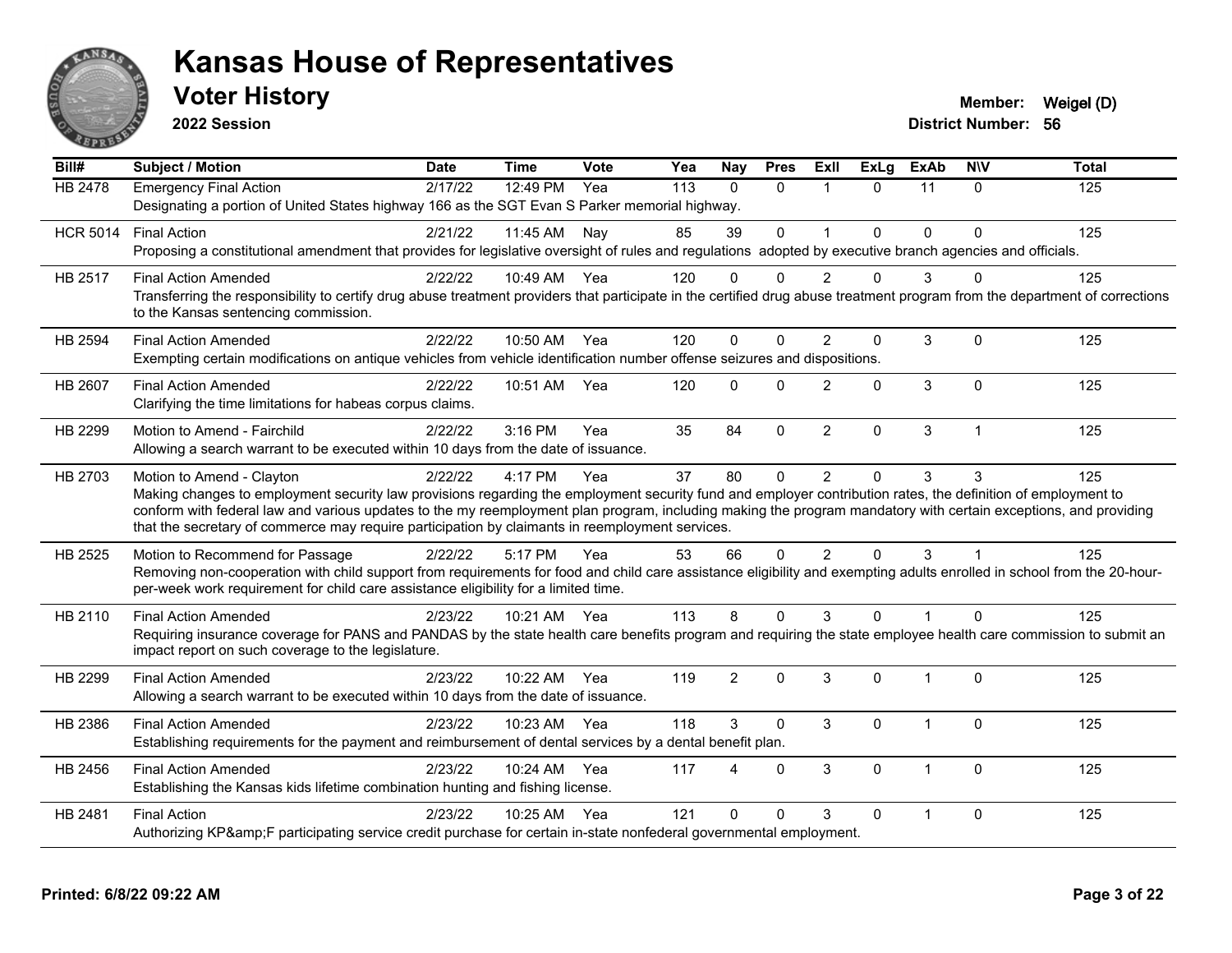

**2022 Session**

| Bill#   | <b>Subject / Motion</b>                                                                                                                                                                                                                                                                                                                                                                | <b>Date</b> | <b>Time</b>  | Vote | Yea | Nay      | <b>Pres</b> | ExIl | $\overline{ExLg}$ | <b>ExAb</b>    | <b>NIV</b>   | <b>Total</b> |
|---------|----------------------------------------------------------------------------------------------------------------------------------------------------------------------------------------------------------------------------------------------------------------------------------------------------------------------------------------------------------------------------------------|-------------|--------------|------|-----|----------|-------------|------|-------------------|----------------|--------------|--------------|
| HB 2483 | <b>Final Action</b><br>Providing for the daughters of the American revolution distinctive license plate.                                                                                                                                                                                                                                                                               | 2/23/22     | 10:26 AM     | Yea  | 105 | 16       | $\Omega$    | 3    | $\Omega$          | $\mathbf{1}$   | $\Omega$     | 125          |
| HB 2496 | <b>Final Action</b><br>Enacting the uniform family law arbitration act.                                                                                                                                                                                                                                                                                                                | 2/23/22     | 10:27 AM     | Yea  | 121 | 0        | $\mathbf 0$ | 3    | 0                 | $\mathbf{1}$   | 0            | 125          |
| HB 2508 | <b>Final Action</b><br>Requiring retention of fingerprints by the Kansas bureau of investigation for participation in the federal rap back program.                                                                                                                                                                                                                                    | 2/23/22     | 10:28 AM     | Yea  | 115 | $\,6$    | $\mathbf 0$ | 3    | $\mathbf{0}$      | $\mathbf{1}$   | $\mathbf 0$  | 125          |
| HB 2510 | <b>Final Action</b><br>Updating certain investment limitation requirements to provide increased options for Kansas domiciled life insurance companies investing in equity interests and<br>preferred stock.                                                                                                                                                                            | 2/23/22     | 10:29 AM Yea |      | 120 |          | $\Omega$    | 3    | $\Omega$          | 1              | $\Omega$     | 125          |
| HB 2515 | <b>Final Action</b><br>Creating a mechanism to seek relief from the Kansas offender registration act requirements for drug offenders and allowing expungement of offenses when such relief is<br>granted.                                                                                                                                                                              | 2/23/22     | 10:30 AM     | Yea  | 120 | 1        | $\Omega$    | 3    | $\Omega$          | 1              | $\mathbf{0}$ | 125          |
| HB 2516 | <b>Final Action</b><br>Requiring an offender who raises error in such offender's criminal history calculation for the first time on appeal to show prejudicial error, requiring the journal entry<br>used to establish criminal history to be attached to the criminal history worksheet and authorizing the court to correct an illegal sentence while a direct appeal is<br>pending. | 2/23/22     | 10:32 AM     | Yea  | 121 | $\Omega$ | $\Omega$    | 3    | $\Omega$          | $\mathbf{1}$   | $\Omega$     | 125          |
| HB 2529 | <b>Final Action</b><br>Allowing veteran license plate applicants to use either a DD214 form, a military veteran identification card or veteran health identification card for proof of veteran status.                                                                                                                                                                                 | 2/23/22     | 10:33 AM     | Yea  | 120 | 1        | $\Omega$    | 3    | $\Omega$          | 1              | $\Omega$     | 125          |
| HB 2547 | <b>Final Action Amended</b><br>Authorizing technology-enabled fiduciary financial institution insurance companies within the captive insurance act and providing for the requirements and operations<br>thereof.                                                                                                                                                                       | 2/23/22     | 10:34 AM Yea |      | 120 | 1        | $\Omega$    | 3    | $\Omega$          |                | $\Omega$     | 125          |
| HB 2559 | <b>Final Action Amended</b><br>Creating the Kansas cotton boll weevil program and requiring the program to levy an assessment upon Kansas produced cotton and monitor and mitigate the risk of boll<br>weevils.                                                                                                                                                                        | 2/23/22     | 10:38 AM     | Nay  | 83  | 37       | $\mathbf 1$ | 3    | $\Omega$          |                | $\mathbf 0$  | 125          |
| HB 2563 | <b>Final Action Amended</b><br>Concerning the Kansas seed law and the commercial industrial hemp act; relating to labeling; seeds treated with certain substances; definitions; labeling; unlawful<br>actions; certain registrations; inspections; live plant dealers; and testing services.                                                                                           | 2/23/22     | 10:39 AM Yea |      | 113 | 8        | $\Omega$    | 3    | $\Omega$          | $\overline{1}$ | $\Omega$     | 125          |
| HB 2567 | <b>Final Action Amended</b><br>Increasing certain registration and title fees on vehicles for services performed by county treasurers and the division of vehicles and decreasing certain fees related to<br>administrative costs and disposition of such fees.                                                                                                                        | 2/23/22     | 10:41 AM Yea |      | 114 | 6        | 1           | 3    | $\Omega$          | 1              | $\Omega$     | 125          |
| HB 2568 | <b>Final Action</b><br>Amending the Kansas mortgage business act by providing for mortgage business work at remote locations, license and registration renewal or reinstatement<br>procedures, surety bond requirements and evidence of solvency and net worth and requiring notice when adding or closing branch offices.                                                             | 2/23/22     | 10:43 AM     | Yea  | 118 | 3        | $\Omega$    | 3    | $\Omega$          | $\overline{1}$ | $\Omega$     | 125          |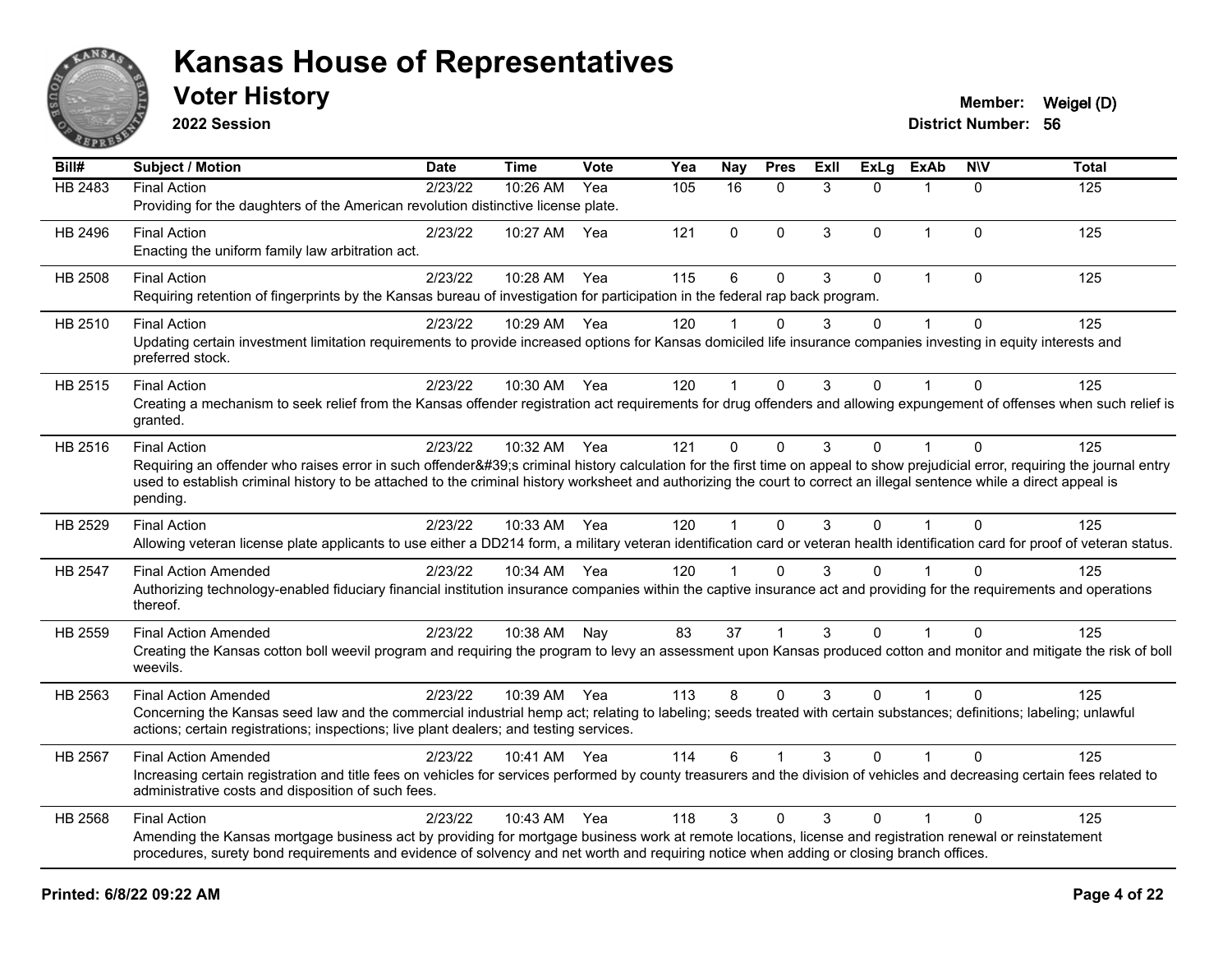

**2022 Session**

**District Number: 56 Voter History Member:** Weigel (D)

**Bill# Subject / Motion Date Time Vote Yea Nay Pres Exll ExLg ExAb N\V Total** HB 2574 Final Action 2/23/22 10:43 AM Yea 121 0 0 3 0 1 0 125 Establishing a time limitation for awarding compensation for mental health counseling and increasing certain compensation award amounts by the crime victims compensation board. HB 2579 Final Action Amended 2/23/22 10:45 AM Yea 90 31 0 3 0 1 0 125 Requiring electronic filing of campaign reports by candidates for state office unless an exemption is granted for cause. HB 2595 Final Action 2/23/22 10:46 AM Yea 121 0 0 3 0 1 0 125 Making certain antique vehicle titling procedures applicable to vehicles having a model year of 1960 or later instead of 1950 or later. HB 2597 Final Action 2/23/22 10:47 AM Yea 116 5 0 3 0 1 0 125 Providing for four distinctive license plates for the Kansas department of wildlife and parks. HB 2608 Final Action 2/23/22 10:48 AM Yea 117 4 0 3 0 1 0 125 Removing provisions authorizing criminal restitution to be enforced as a civil judgment and authorizing judicial districts to contract for collection services for criminal restitution. HB 2633 Final Action Amended 2023/22 10:49 AM Yea 108 13 0 3 0 1 0 125 Providing for the city of Hutchinson distinctive license plate. HB 2654 Final Action 2/23/22 10:50 AM Yea 121 0 0 3 0 1 0 125 Providing guidance to determine how offenders under the supervision of two or more supervision agency can have supervision consolidated into one agency. HB 2688 Final Action Amended 2023/22 10:52 AM Yea 116 5 0 3 0 1 0 125 Requiring that licensed farm wineries be issued a cereal malt beverage retailer license if the statutory requirements for such retailer license are satisfied. HB 2703 Final Action 2/23/22 10:53 AM Yea 121 0 0 3 0 1 0 125 Making changes to employment security law provisions regarding the employment security fund and employer contribution rates, the definition of employment to conform with federal law and various updates to the my reemployment plan program, including making the program mandatory with certain exceptions, and providing that the secretary of commerce may require participation by claimants in reemployment services. HCR 5022 Final Action Amended 2/23/22 10:56 AM Yea 97 24 0 3 0 1 0 125 Proposing a constitutional amendment requiring that a sheriff be elected in each county; exception. HCR 5030 Emergency Final Action 125 12/23/22 11:36 AM Yea 121 0 0 3 0 1 0 125 Recognizing the growing problem of antisemitism in the United States. HB 2605 Emergency Final Action Amended 2/23/22 11:37 AM Yea 115 6 0 3 0 1 0 125 Increasing the rural population requirement maximum for the veterinary training program for rural Kansas and creating a food animal percentage requirement that may be fulfilled in lieu thereof. SB 358 Emergency Final Action 2012/22 11:40 AM Yea 121 0 0 2 0 1 1 Amending the public water supply project loan program's definition of "project" to remove the definition's current exclusion of projects that are related to the diversion or transportation of water acquired through a water transfer.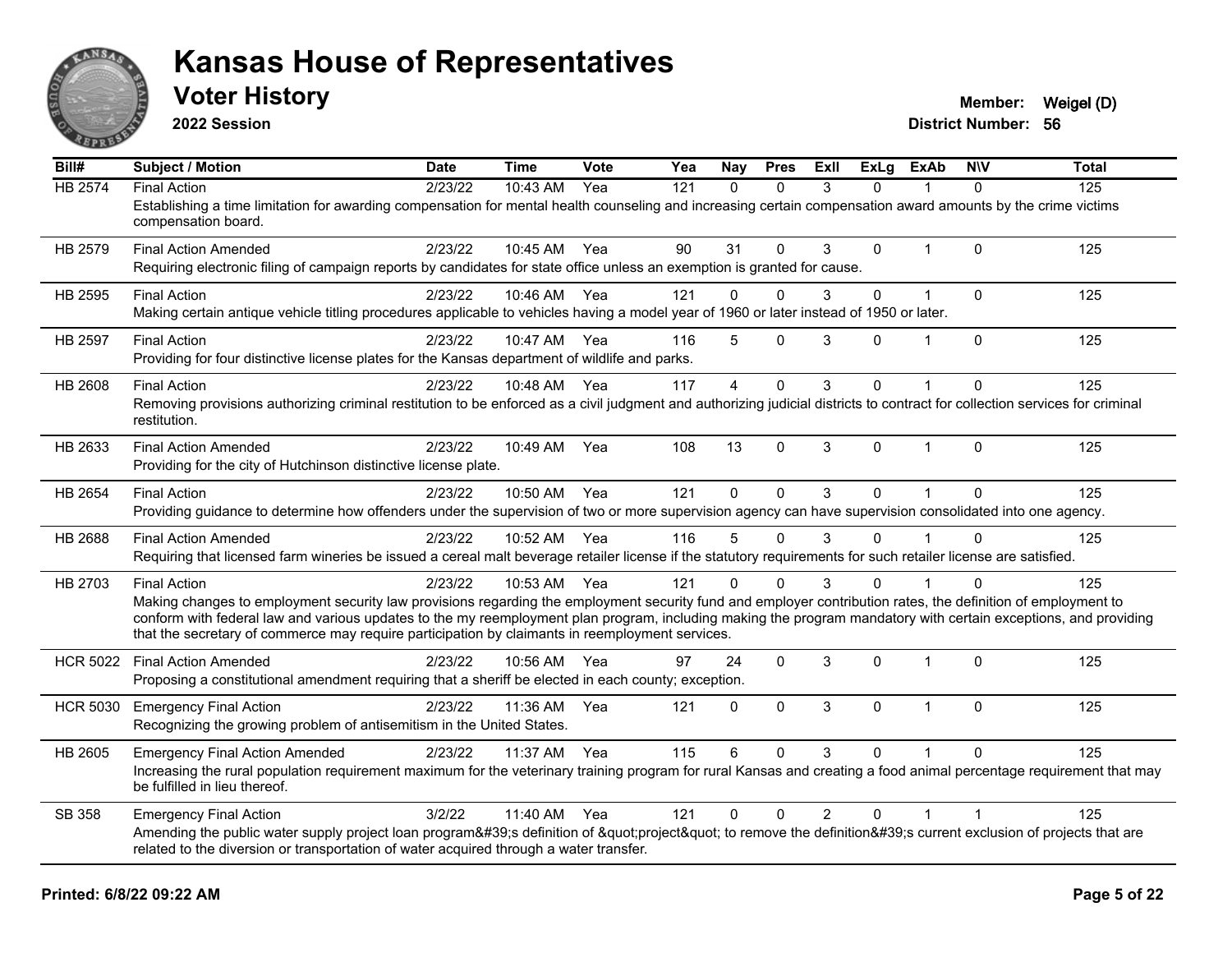

**2022 Session**

| Bill#           | <b>Subject / Motion</b>                                                                                                                                                                                                                                                                                                                                                                                                                                              | <b>Date</b> | <b>Time</b> | Vote | Yea | Nay      | <b>Pres</b>             | ExII           | <b>ExLg</b> | <b>ExAb</b>    | <b>NIV</b>             | <b>Total</b> |
|-----------------|----------------------------------------------------------------------------------------------------------------------------------------------------------------------------------------------------------------------------------------------------------------------------------------------------------------------------------------------------------------------------------------------------------------------------------------------------------------------|-------------|-------------|------|-----|----------|-------------------------|----------------|-------------|----------------|------------------------|--------------|
| SB 101          | EFA Sub Bill Amended                                                                                                                                                                                                                                                                                                                                                                                                                                                 | 3/2/22      | 11:41 AM    | Yea  | 86  | 35       | $\Omega$                | $\mathfrak{p}$ | $\Omega$    |                |                        | 125          |
|                 | House Substitute for SB 101 by Committee on Transportation - Approving the operation and use of electric-assisted bicycles and regulating the use thereof.                                                                                                                                                                                                                                                                                                           |             |             |      |     |          |                         |                |             |                |                        |              |
| SB 62           | <b>Emergency Final Action Amended</b>                                                                                                                                                                                                                                                                                                                                                                                                                                | 3/2/22      | 11:42 AM    | Yea  | 115 | 6        | $\Omega$                | $\overline{2}$ | $\Omega$    | $\mathbf{1}$   | -1                     | 125          |
|                 | Amending the standards for school-administered vision screenings for students, establishing the Kansas children's vision health and school readiness commission<br>and allowing schools to maintain emergency albuterol kits.                                                                                                                                                                                                                                        |             |             |      |     |          |                         |                |             |                |                        |              |
| <b>HCR 5027</b> | Motion to Amend - Hoye                                                                                                                                                                                                                                                                                                                                                                                                                                               | 3/8/22      | 12:06 PM    | Yea  | 35  | 84       | $\overline{\mathbf{1}}$ | $\overline{2}$ | $\Omega$    | $\mathbf 1$    | $\overline{2}$         | 125          |
|                 | Applying to the Congress of the United States to call a convention of the states.                                                                                                                                                                                                                                                                                                                                                                                    |             |             |      |     |          |                         |                |             |                |                        |              |
| <b>HCR 5027</b> | Motion to Amend - Houser                                                                                                                                                                                                                                                                                                                                                                                                                                             | 3/8/22      | 12:23 PM    | Yea  | 64  | 53       | $\mathbf 0$             | $\overline{2}$ | $\Omega$    | $\overline{2}$ | $\boldsymbol{\Lambda}$ | 125          |
|                 | Applying to the Congress of the United States to call a convention of the states.                                                                                                                                                                                                                                                                                                                                                                                    |             |             |      |     |          |                         |                |             |                |                        |              |
| <b>HCR 5027</b> | Motion to Amend - Ruiz, S.                                                                                                                                                                                                                                                                                                                                                                                                                                           | 3/8/22      | 12:50 PM    | Yea  | 33  | 83       | $\mathbf{0}$            | $\overline{2}$ | $\Omega$    | $\overline{2}$ | 5                      | 125          |
|                 | Applying to the Congress of the United States to call a convention of the states.                                                                                                                                                                                                                                                                                                                                                                                    |             |             |      |     |          |                         |                |             |                |                        |              |
| <b>HCR 5027</b> | Motion to Recommend for Passage                                                                                                                                                                                                                                                                                                                                                                                                                                      | 3/8/22      | 1:31 PM     | Nay  | 78  | 42       | $\mathbf 0$             | $\overline{2}$ | $\Omega$    | $\overline{2}$ | $\overline{1}$         | 125          |
|                 | Applying to the Congress of the United States to call a convention of the states.                                                                                                                                                                                                                                                                                                                                                                                    |             |             |      |     |          |                         |                |             |                |                        |              |
| HB 2710         | <b>Final Action</b>                                                                                                                                                                                                                                                                                                                                                                                                                                                  | 3/9/22      | 11:13 AM    | Yea  | 116 | 3        | $\mathbf 0$             | 4              | 0           | $\overline{2}$ | $\mathbf{0}$           | 125          |
|                 | Increasing the percentage of alcohol by volume allowed to not more than 16% for domestic table wine and the domestic fortified wine threshold to more than 16%<br>alcohol by volume.                                                                                                                                                                                                                                                                                 |             |             |      |     |          |                         |                |             |                |                        |              |
| HB 2548         | <b>Final Action Amended</b>                                                                                                                                                                                                                                                                                                                                                                                                                                          | 3/9/22      | $11:14$ AM  | Yea  | 116 | 3        | $\Omega$                | 4              | $\Omega$    | 2              | $\Omega$               | 125          |
|                 | Implementing additional reporting requirements for informational technology projects and state agencies and requiring additional information technology security training<br>and status reports.                                                                                                                                                                                                                                                                     |             |             |      |     |          |                         |                |             |                |                        |              |
| <b>HCR 5027</b> | <b>Final Action Amended</b>                                                                                                                                                                                                                                                                                                                                                                                                                                          | 3/9/22      | 11:22 AM    | Nay  | 76  | 43       | $\mathbf{0}$            | $\overline{4}$ | $\Omega$    | $\overline{2}$ | $\mathbf{0}$           | 125          |
|                 | Applying to the Congress of the United States to call a convention of the states.                                                                                                                                                                                                                                                                                                                                                                                    |             |             |      |     |          |                         |                |             |                |                        |              |
| SB 421          | Motion to Amend - Xu                                                                                                                                                                                                                                                                                                                                                                                                                                                 | 3/9/22      | 12:22 PM    | Yea  | 38  | 79       | $\Omega$                | 4              | $\Omega$    | $\overline{2}$ | 2                      | 125          |
|                 | Transferring \$253,866,022 from the state general fund to the Kansas public employees retirement fund during fiscal year 2022 and eliminating certain level-dollar<br>KPERS employer contribution payments.                                                                                                                                                                                                                                                          |             |             |      |     |          |                         |                |             |                |                        |              |
| SB <sub>2</sub> | <b>Emergency Final Action Amended</b>                                                                                                                                                                                                                                                                                                                                                                                                                                | 3/9/22      | $1:18$ PM   | Nay  | 87  | 31       | $\Omega$                | $\Delta$       | $\Omega$    | $\mathcal{P}$  | $\overline{1}$         | 125          |
|                 | Allowing consumption of beer, wine or other alcoholic liquor on the Kansas state fairgrounds; increasing the number of temporary permits an applicantmay receive from<br>four to 12 permits per year; limiting what cities, counties ortownships may charge for a temporary permit to not more than \$25 per day; andcrediting a portion of moneys<br>collected from the liquor drink tax and theliquor enforcement tax to the state fair capital improvements fund. |             |             |      |     |          |                         |                |             |                |                        |              |
| HB 2462         | <b>Emergency Final Action</b>                                                                                                                                                                                                                                                                                                                                                                                                                                        | 3/9/22      | $1:19$ PM   | Yea  | 118 | $\Omega$ | $\Omega$                | Δ              | $\Omega$    | $\overline{2}$ | $\mathbf 1$            | 125          |
|                 | Removing the standing committee membership requirements for members of the joint committee on state-tribal relations.                                                                                                                                                                                                                                                                                                                                                |             |             |      |     |          |                         |                |             |                |                        |              |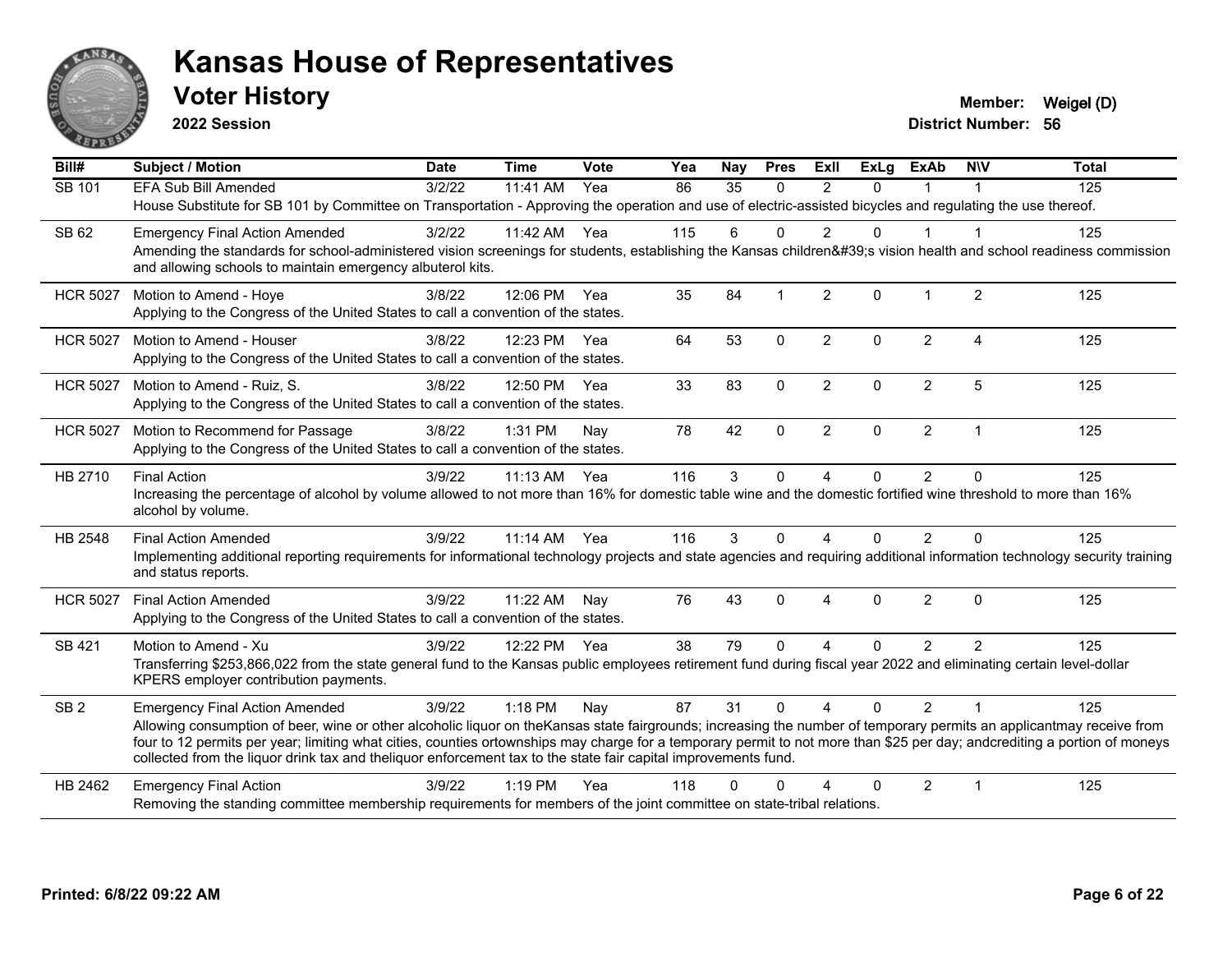

**2022 Session**

**Voter History Member:** Weigel (D)

**District Number: 56**

| Bill#           | <b>Subject / Motion</b>                                                                                                                                                                                                                                                                                                                                                                                                                                                                                                                                                                       | <b>Date</b> | <b>Time</b> | Vote | Yea | Nay            | <b>Pres</b>  | ExII                   | ExLg         | <b>ExAb</b>    | <b>NIV</b>              | <b>Total</b> |
|-----------------|-----------------------------------------------------------------------------------------------------------------------------------------------------------------------------------------------------------------------------------------------------------------------------------------------------------------------------------------------------------------------------------------------------------------------------------------------------------------------------------------------------------------------------------------------------------------------------------------------|-------------|-------------|------|-----|----------------|--------------|------------------------|--------------|----------------|-------------------------|--------------|
| <b>SB 421</b>   | <b>Emergency Final Action Amended</b>                                                                                                                                                                                                                                                                                                                                                                                                                                                                                                                                                         | 3/9/22      | 1:20 PM     | Yea  | 113 | 5              | $\Omega$     |                        | 0            | $\overline{2}$ |                         | 125          |
|                 | Transferring \$1,000,000,000 from the state general fund to the Kansas public employees retirement fund during fiscal year 2022 and eliminating certain level-dollar<br>KPERS employer contribution payments.                                                                                                                                                                                                                                                                                                                                                                                 |             |             |      |     |                |              |                        |              |                |                         |              |
| <b>SB 286</b>   | EFA Sub Bill Amended                                                                                                                                                                                                                                                                                                                                                                                                                                                                                                                                                                          | 3/9/22      | 1:23 PM     | Yea  | 102 | 17             | $\Omega$     | Δ                      | $\Omega$     | $\overline{2}$ | $\Omega$                | 125          |
|                 | House Substitute for Substitute for SB 286 - Continuing the governmental response to the COVID-19 pandemic in Kansas by extending the expanded use of<br>telemedicine, the suspension of certain requirements related to medical care facilities and immunity from civil liability for certain healthcare providers, certain persons<br>conducting business in this state and covered facilities for COVID-19 claims until January 20, 2023, creating the crime of interference with the conduct of a hospital and<br>increasing the criminal penalties for battery of a healthcare provider. |             |             |      |     |                |              |                        |              |                |                         |              |
| HB 2466         | <b>EFA Sub Bill</b>                                                                                                                                                                                                                                                                                                                                                                                                                                                                                                                                                                           | 3/9/22      | 1:24 PM     | Yea  | 115 | 4              | $\Omega$     | $\Delta$               | $\Omega$     | 2              | $\Omega$                | 125          |
|                 | Substitute for HB 2466 by Committee on Education - Establishing the promoting advancement in computing knowledge act to increase the availability of computer<br>science education in Kansas schools.                                                                                                                                                                                                                                                                                                                                                                                         |             |             |      |     |                |              |                        |              |                |                         |              |
| HB 2541         | <b>Final Action</b>                                                                                                                                                                                                                                                                                                                                                                                                                                                                                                                                                                           | 3/16/22     | $11:15$ AM  | Yea  | 111 | 12             | $\Omega$     | 2                      | $\Omega$     | $\Omega$       | $\Omega$                | 125          |
|                 | Crediting docket fees to the state general fund instead of the judicial branch docket fee fund; crediting marriage license fees and drivers'; license reinstatement fees to<br>the state general fund instead of the judicial branch nonjudicial salary adjustment fund.                                                                                                                                                                                                                                                                                                                      |             |             |      |     |                |              |                        |              |                |                         |              |
| HB 2582         | <b>Final Action Amended</b>                                                                                                                                                                                                                                                                                                                                                                                                                                                                                                                                                                   | 3/16/22     | $11:16$ AM  | Yea  | 122 |                | $\mathbf{0}$ | $\overline{2}$         | $\Omega$     | $\Omega$       | $\Omega$                | 125          |
|                 | Directing the Kansas department for children and families to share certain information with investigating law enforcement agencies.                                                                                                                                                                                                                                                                                                                                                                                                                                                           |             |             |      |     |                |              |                        |              |                |                         |              |
| HB 2674         | <b>Final Action Amended</b><br>Requiring a forfeiture of an appearance bond to be set aside in certain circumstances.                                                                                                                                                                                                                                                                                                                                                                                                                                                                         | 3/16/22     | 11:17 AM    | Yea  | 121 | $\overline{2}$ | $\mathbf{0}$ | $\overline{2}$         | $\Omega$     | $\mathbf 0$    | $\mathbf 0$             | 125          |
| HB 2676         | <b>Final Action Amended</b>                                                                                                                                                                                                                                                                                                                                                                                                                                                                                                                                                                   | 3/16/22     | 11:18 AM    | Yea  | 112 | 11             | $\Omega$     | $\overline{2}$         | $\Omega$     | $\Omega$       | $\mathbf{0}$            | 125          |
|                 | Authorizing counties to create a code inspection and enforcement fund and expanding the scope of the equipment reserve fund to include other computer and electronic<br>technologies.                                                                                                                                                                                                                                                                                                                                                                                                         |             |             |      |     |                |              |                        |              |                |                         |              |
| <b>HCR 5032</b> | <b>Final Action</b>                                                                                                                                                                                                                                                                                                                                                                                                                                                                                                                                                                           | 3/16/22     | 11:20 AM    | Yea  | 119 | $\overline{4}$ | $\mathbf{0}$ | $\overline{2}$         | $\mathbf{0}$ | $\Omega$       | $\Omega$                | 125          |
|                 | Honoring Ukrainians fighting against the Russian invasion.                                                                                                                                                                                                                                                                                                                                                                                                                                                                                                                                    |             |             |      |     |                |              |                        |              |                |                         |              |
| HB 2528         | <b>Final Action Amended</b>                                                                                                                                                                                                                                                                                                                                                                                                                                                                                                                                                                   | 3/17/22     | 11:21 AM    | Nav  | 86  | 34             | $\Omega$     | $\Delta$               | $\Omega$     | $\Omega$       | $\overline{\mathbf{1}}$ | 125          |
|                 | Removing inflatable devices that are owned and operated by a nonprofit organization from the requirements of the Kansas amusement ride act.                                                                                                                                                                                                                                                                                                                                                                                                                                                   |             |             |      |     |                |              |                        |              |                |                         |              |
| SB 335          | <b>Final Action</b>                                                                                                                                                                                                                                                                                                                                                                                                                                                                                                                                                                           | 3/17/22     | 11:22 AM    | Yea  | 120 | $\Omega$       | $\Omega$     | $\Delta$               | $\Omega$     | $\mathbf{0}$   |                         | 125          |
|                 | Exempting certain business entities that provide health insurance in the state but are not subject to the jurisdiction of the commissioner of insurance from payment of the<br>annual premium tax.                                                                                                                                                                                                                                                                                                                                                                                            |             |             |      |     |                |              |                        |              |                |                         |              |
| SB 348          | <b>Final Action Amended</b>                                                                                                                                                                                                                                                                                                                                                                                                                                                                                                                                                                   | 3/17/22     | 11:23 AM    | Yea  | 110 | 10             | $\Omega$     | $\boldsymbol{\Lambda}$ | $\Omega$     | $\Omega$       | $\overline{1}$          | 125          |
|                 | Exempting the practice of threading from the practice of cosmetology.                                                                                                                                                                                                                                                                                                                                                                                                                                                                                                                         |             |             |      |     |                |              |                        |              |                |                         |              |
| SB 392          | <b>Final Action</b>                                                                                                                                                                                                                                                                                                                                                                                                                                                                                                                                                                           | 3/17/22     | 11:24 AM    | Yea  | 120 | $\Omega$       | $\Omega$     | 4                      | 0            | $\Omega$       |                         | 125          |
|                 | Terminating the transfer of remaining unencumbered moneys in the securities act fee fund exceeding \$50,000 to the state general fund.                                                                                                                                                                                                                                                                                                                                                                                                                                                        |             |             |      |     |                |              |                        |              |                |                         |              |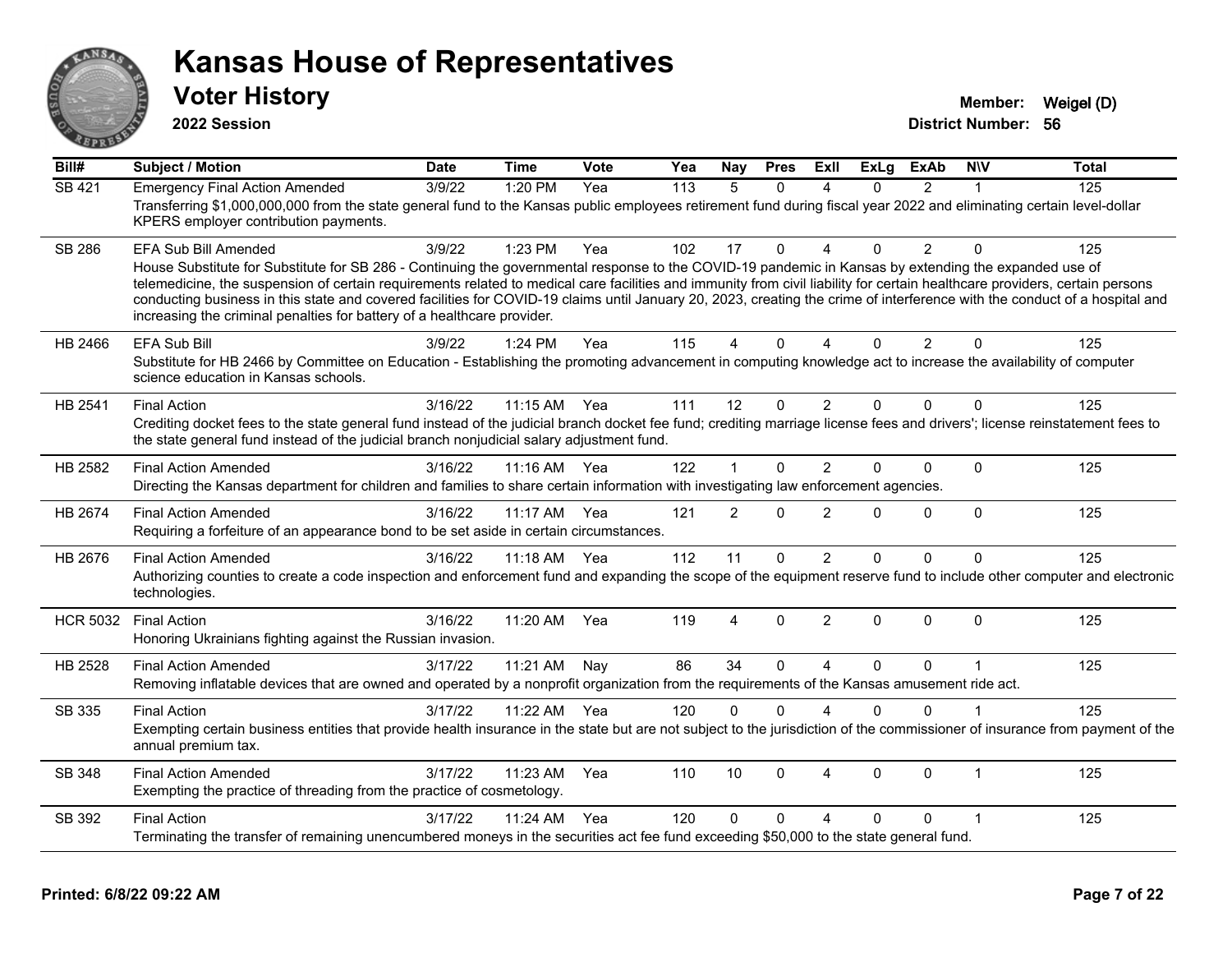

**2022 Session**

| Bill#          | <b>Subject / Motion</b>                                                                                                                                                                                                                                                                                                                               | <b>Date</b> | <b>Time</b> | Vote | Yea | Nay            | <b>Pres</b>  | <b>ExII</b>            | <b>ExLg</b> | <b>ExAb</b>    | <b>NIV</b>     | <b>Total</b> |
|----------------|-------------------------------------------------------------------------------------------------------------------------------------------------------------------------------------------------------------------------------------------------------------------------------------------------------------------------------------------------------|-------------|-------------|------|-----|----------------|--------------|------------------------|-------------|----------------|----------------|--------------|
| HB 2712        | <b>Emergency Final Action</b><br>Establishing the Kansas commission for the United States semiquincentennial.                                                                                                                                                                                                                                         | 3/17/22     | 11:47 AM    | Yea  | 119 | 1              | $\Omega$     | 4                      | 0           | 0              | 1              | 125          |
| SB 408         | <b>Emergency Final Action Amended</b><br>Increasing the criminal penalties for multiple thefts of mail.                                                                                                                                                                                                                                               | 3/17/22     | 11:48 AM    | Yea  | 117 | 3              | $\Omega$     | $\boldsymbol{\Lambda}$ | $\Omega$    | $\Omega$       | $\overline{1}$ | 125          |
| SB 400         | EFA Sub Bill<br>Substitute for SB 400 by Committee on Financial Institutions and Insurance - Updating certain requirements and conditions relating to the creation, modification and<br>termination of trusts in the Kansas uniform trust code and updating the definition of-áresident trust for tax purposes.                                       | 3/17/22     | 11:49 AM    | Yea  | 120 | $\Omega$       | $\Omega$     | $\boldsymbol{\Lambda}$ | $\Omega$    | $\Omega$       |                | 125          |
| SB 366         | <b>Emergency Final Action Amended</b><br>Specifying that the crime of burglary includes, without authority, entering into or remaining within any locked or secured portion of any dwelling, building or other<br>structure, with intent to commit another crime therein.                                                                             | 3/17/22     | 11:50 AM    | Yea  | 120 | $\Omega$       | $\Omega$     |                        | 0           | 0              |                | 125          |
| SB 313         | <b>Emergency Final Action Amended</b><br>Designating a portion of United States highway 69 as the Senator Tom R Van Sickle memorial highway.                                                                                                                                                                                                          | 3/21/22     | 3:39 PM     | Yea  | 122 | $\Omega$       | $\Omega$     | 2                      | $\Omega$    | $\overline{1}$ | $\Omega$       | 125          |
| <b>SB 448</b>  | <b>Emergency Final Action</b><br>Adopting the national association of insurance commissioner's amendments to the unfair trade practices act excluding commercial property and casualty insurance<br>producers, brokers and insurers from prohibitions on giving rebates as an inducement to sales.                                                    | 3/21/22     | 3:40 PM     | Yea  | 122 | 0              | $\mathbf{0}$ | $\overline{2}$         | 0           |                | $\Omega$       | 125          |
| SB 300         | <b>EFA Sub Bill</b><br>Substitute for SB 300 by Committee on Judiciary GCô Amending the Kansas racketeer influenced and corrupt organization act to add a person who has engaged in<br>identity theft or identity fraud to the definition of "covered person" and add identity theft and identity fraud to the definition of "racketeering activity". | 3/21/22     | $3:41$ PM   | Yea  | 121 |                | $\Omega$     | $\mathcal{P}$          | $\Omega$    |                | $\Omega$       | 125          |
| SB 261         | <b>EFA Sub Bill</b><br>Substitute for SB 261 by Committee on Agriculture -- Prohibiting the use of identifiable meat terms on the labels of meat analogs when such labels do not include proper<br>qualifying language to indicate that such products do not contain meat.                                                                            | 3/21/22     | $3:43$ PM   | Yea  | 96  | 26             | $\Omega$     | $\mathcal{P}$          | U           |                | ∩              | 125          |
| <b>SB 417</b>  | <b>Emergency Final Action</b><br>Establishing minimum and maximum permit renewal fees for certain solid waste disposal areas and processing facilities.                                                                                                                                                                                               | 3/21/22     | 3:44 PM     | Yea  | 120 | $\overline{2}$ | $\Omega$     | $\mathcal{P}$          | $\Omega$    | $\overline{1}$ | $\Omega$       | 125          |
| HB 2644        | <b>Emergency Final Action</b><br>Designating the Sandhill plum as the official state fruit.                                                                                                                                                                                                                                                           | 3/21/22     | 3:46 PM     | Yea  | 115 | $\overline{7}$ | $\mathbf 0$  | $\overline{2}$         | $\Omega$    | $\mathbf{1}$   | $\mathbf{0}$   | 125          |
| <b>HB 2447</b> | <b>EFA Sub Bill</b><br>Permitting testimony to be presented using a two-way electronic audio-video communication device during a preliminary hearing.                                                                                                                                                                                                 | 3/21/22     | 3:47 PM     | Yea  | 120 | $\overline{2}$ | $\Omega$     | $\overline{2}$         | $\Omega$    | $\mathbf{1}$   | $\Omega$       | 125          |
| <b>SB 200</b>  | <b>Emergency Final Action Amended</b><br>Expanding the pharmacist's scope of practice to include initiation of therapy for influenza, strep throat or urinary tract infection, pursuant to a statewide protocol adopted<br>by the collaborative drug therapy management advisory committee.                                                           | 3/21/22     | 3:48 PM     | Yea  | 119 | 3              | 0            | $\mathfrak{p}$         | 0           |                | $\Omega$       | 125          |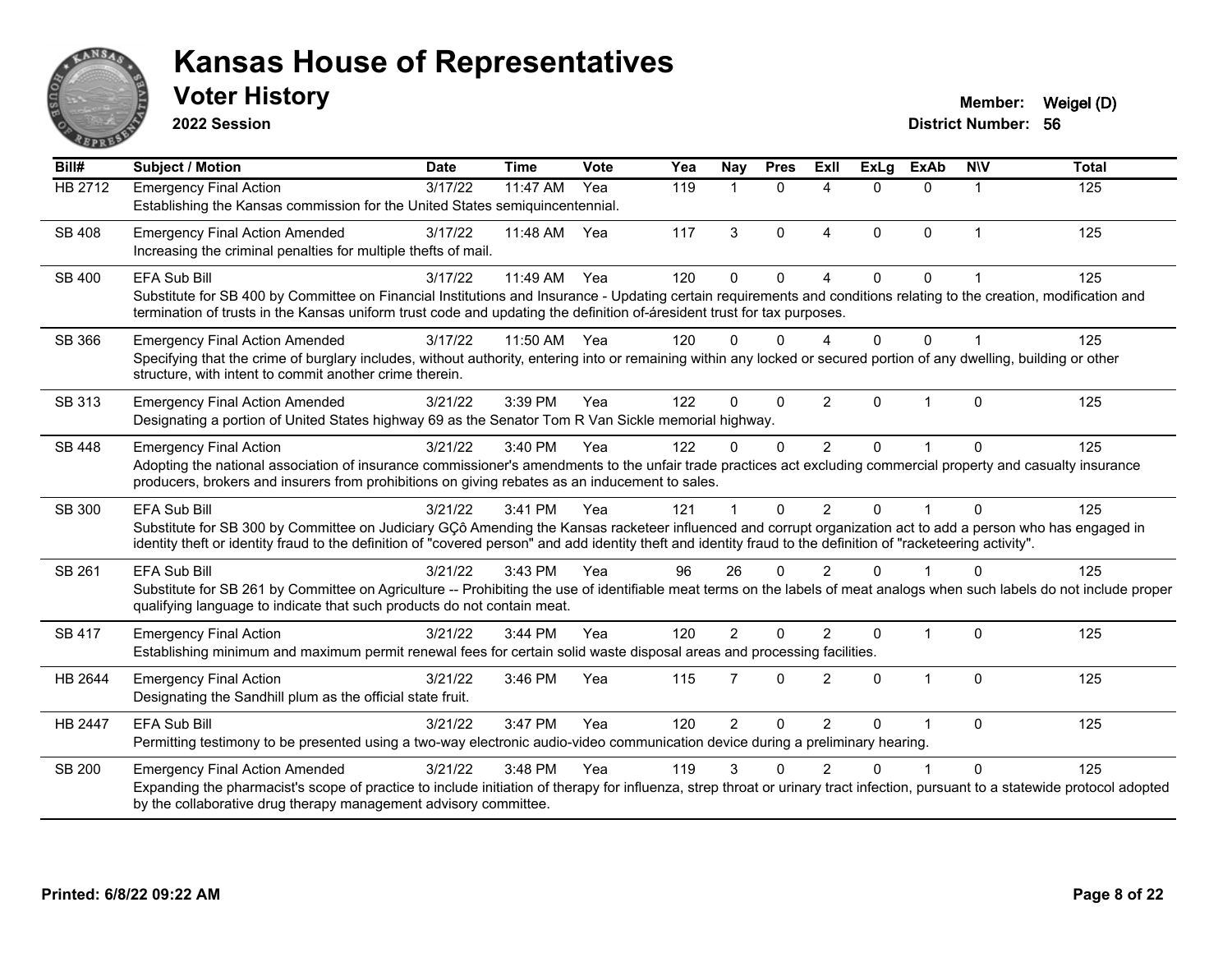

**2022 Session**

| Bill#         | <b>Subject / Motion</b>                                                                                                                                                                                                                                                                                                                                          | <b>Date</b> | <b>Time</b> | Vote | Yea | Nay          | <b>Pres</b>  | ExII           | <b>ExLg</b>  | <b>ExAb</b>    | <b>NIV</b>  | Total |
|---------------|------------------------------------------------------------------------------------------------------------------------------------------------------------------------------------------------------------------------------------------------------------------------------------------------------------------------------------------------------------------|-------------|-------------|------|-----|--------------|--------------|----------------|--------------|----------------|-------------|-------|
| <b>SB 336</b> | <b>Emergency Final Action</b>                                                                                                                                                                                                                                                                                                                                    | 3/21/22     | 3:49 PM     | Yea  | 121 | $\mathbf{1}$ | $\Omega$     | $\overline{2}$ | $\Omega$     |                | $\Omega$    | 125   |
|               | Updating certain investment limitation requirements to provide increased options for Kansas domiciled life insurance companies investing in equity interests and<br>preferred stock.                                                                                                                                                                             |             |             |      |     |              |              |                |              |                |             |       |
| HB 2253       | <b>Emergency Final Action Amended</b>                                                                                                                                                                                                                                                                                                                            | 3/21/22     | 3:50 PM     | Yea  | 121 |              | $\Omega$     | $\overline{2}$ | 0            |                | $\Omega$    | 125   |
|               | Updating certain provisions of the prescription monitoring program act relating to program data, storage and access, increasing the membership of the advisory<br>committee and providing for setup and annual maintenance fees for program data integration.                                                                                                    |             |             |      |     |              |              |                |              |                |             |       |
| HB 2632       | <b>Emergency Final Action</b>                                                                                                                                                                                                                                                                                                                                    | 3/21/22     | 3:52 PM     | Yea  | 95  | 27           | $\Omega$     | $\overline{2}$ | 0            | $\overline{1}$ | $\Omega$    | 125   |
|               | Requiring a referral of an alleged victim of child abuse or neglect for a examination as part of an investigation, creating a program in the department of health and<br>environment to provide training and payment and defining child abuse review and evaluation providers, networks, examinations and referrals and child abuse medical<br>resource centers. |             |             |      |     |              |              |                |              |                |             |       |
| SB 346        | <b>Emergency Final Action Amended</b>                                                                                                                                                                                                                                                                                                                            | 3/21/22     | 3:53 PM     | Yea  | 119 | 3            | $\mathbf{0}$ | 2              | 0            |                | $\Omega$    | 125   |
|               | Allowing for the on-farm retail sale of milk and milk products, authorizing the secretary of agriculture to declare an imminent health hazard, extending certain milk and<br>dairy license fees and establishing certain standards for milk.                                                                                                                     |             |             |      |     |              |              |                |              |                |             |       |
| <b>SB 141</b> | <b>Emergency Final Action</b><br>Enacting the Kansas uniform directed trust act.                                                                                                                                                                                                                                                                                 | 3/21/22     | 3:54 PM     | Yea  | 122 | $\Omega$     | $\Omega$     | 2              | $\Omega$     | $\overline{1}$ | $\Omega$    | 125   |
| SB 343        | <b>Emergency Final Action Amended</b>                                                                                                                                                                                                                                                                                                                            | 3/21/22     | 3:55 PM     | Yea  | 122 | $\Omega$     | $\mathbf 0$  | $\overline{2}$ | $\Omega$     | $\mathbf{1}$   | $\mathbf 0$ | 125   |
|               | Updating the term "hearing impaired"; to "hard of hearing"; in statutes related to persons with hearing loss.                                                                                                                                                                                                                                                    |             |             |      |     |              |              |                |              |                |             |       |
| <b>SB 446</b> | <b>Emergency Final Action Amended</b>                                                                                                                                                                                                                                                                                                                            | 3/21/22     | 3:56 PM     | Yea  | 122 | $\Omega$     | $\Omega$     | $\overline{2}$ | $\mathbf{0}$ | $\mathbf{1}$   | $\mathbf 0$ | 125   |
|               | Designating bridges on U.S. highway 166 and K-66 highway as Veterans Memorial Bridge.                                                                                                                                                                                                                                                                            |             |             |      |     |              |              |                |              |                |             |       |
| SB 483        | <b>Emergency Final Action</b>                                                                                                                                                                                                                                                                                                                                    | 3/21/22     | 3:57 PM     | Yea  | 122 | $\Omega$     | $\Omega$     | $\overline{2}$ | 0            |                | $\Omega$    | 125   |
|               | Increasing criminal penalties for theft and criminal damage to property involving remote service units such as automated cash dispensing machines and automated<br>teller machines.                                                                                                                                                                              |             |             |      |     |              |              |                |              |                |             |       |
| <b>SB 19</b>  | <b>EFA Sub Bill</b>                                                                                                                                                                                                                                                                                                                                              | 3/21/22     | 3:58 PM     | Yea  | 114 | 8            | $\Omega$     | $\overline{2}$ | $\Omega$     |                | $\Omega$    | 125   |
|               | House Substitute for SB 19 by Committee on Energy, Utilities and Telecommunications - Implementing the 988 suicide prevention and mental health crisis hotline in<br>Kansas.                                                                                                                                                                                     |             |             |      |     |              |              |                |              |                |             |       |
| HB 2600       | <b>Emergency Final Action Amended</b>                                                                                                                                                                                                                                                                                                                            | 3/21/22     | 4:00 PM     | Yea  | 122 | $\Omega$     | $\Omega$     | $\mathfrak{p}$ | $\Omega$     |                | $\Omega$    | 125   |
|               | Authorizing the state board of regents on behalf of Emporia state university to sell certain real property in the city of Emporia, Lyon county, Kansas; the university of<br>Kansas to exchange and convey certain real property in Douglas county, Kansas, and to accept certain real property in Douglas county, Kansas, from the Kansas                       |             |             |      |     |              |              |                |              |                |             |       |
|               | university endowment association; Kansas state university to sell certain real property in Riley county and Cherokee county, Kansas, and Douglas county, Nebraska;                                                                                                                                                                                               |             |             |      |     |              |              |                |              |                |             |       |
|               | and Pittsburg state university to sell certain real property in the city of Pittsburg, Crawford county, Kansas.                                                                                                                                                                                                                                                  |             |             |      |     |              |              |                |              |                |             |       |
| SB 215        | <b>Emergency Final Action Amended</b>                                                                                                                                                                                                                                                                                                                            | 3/21/22     | 4:01 PM     | Yea  | 122 | 0            | $\Omega$     | $\mathfrak{p}$ | 0            |                | $\Omega$    | 125   |
|               | Transferring the authority for postsecondary driver's education programs and driver training schools from the state board of regents to the department of revenue.                                                                                                                                                                                               |             |             |      |     |              |              |                |              |                |             |       |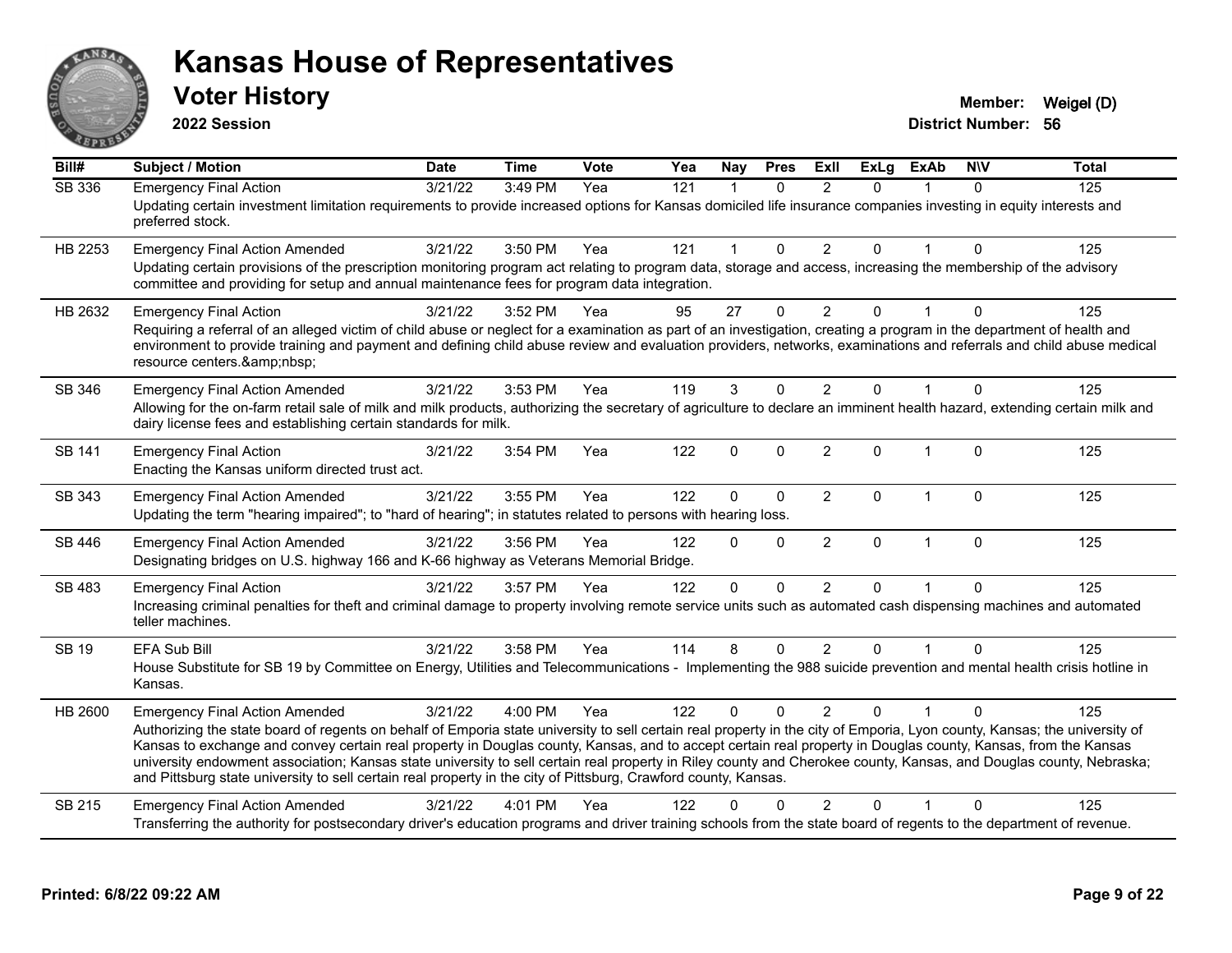

**2022 Session**

**Voter History Member:** Weigel (D)

**District Number: 56**

| Bill#            | Subject / Motion                                                                                                                                                                                                                                                                                                 | <b>Date</b> | <b>Time</b>  | Vote | Yea | <b>Nay</b>   | <b>Pres</b>  | <b>Exll</b>    | <b>ExLg</b>  | <b>ExAb</b>    | <b>NIV</b>     | <b>Total</b> |
|------------------|------------------------------------------------------------------------------------------------------------------------------------------------------------------------------------------------------------------------------------------------------------------------------------------------------------------|-------------|--------------|------|-----|--------------|--------------|----------------|--------------|----------------|----------------|--------------|
| SB <sub>28</sub> | <b>EFA Sub Bill</b><br>House Substitute for SB 28 by Committee on Insurance and Pensions - Enacting the pharmacy benefits manager licensure act and requiring licensure rather than<br>registration of such entities.                                                                                            | 3/21/22     | 4:02 PM      | Yea  | 120 | 2            | $\Omega$     | $\mathcal{P}$  | $\Omega$     |                | $\Omega$       | 125          |
| SB 419           | <b>Emergency Final Action</b><br>Allowing certain employees from the department of corrections to attend the Kansas law enforcement training center and including special agents of the department of<br>corrections in the definition of law enforcement officer under the Kansas law enforcement training act. | 3/21/22     | 4:03 PM      | Yea  | 122 | $\mathbf{0}$ | $\Omega$     | $\mathcal{P}$  | $\Omega$     |                | $\Omega$       | 125          |
| SB 440           | <b>Emergency Final Action</b><br>Establishing when an occupational therapist may treat a patient without referral from a physician and requiring occupational therapists to maintain professional liability<br>insurance.                                                                                        | 3/21/22     | 4:04 PM      | Yea  | 121 | $\mathbf 0$  | $\mathbf 0$  | $\overline{2}$ | $\mathbf{0}$ | $\mathbf{1}$   | $\overline{1}$ | 125          |
| <b>SB 34</b>     | EFA Sub Bill Amended<br>Substitute for SB 34 by Committee on Federal and State Affairs - Requiring review of administrative rules and regulations every five years.                                                                                                                                              | 3/21/22     | 4:06 PM      | Yea  | 88  | 34           | $\Omega$     | $\overline{2}$ | $\Omega$     |                | $\Omega$       | 125          |
| SB 453           | <b>Emergency Final Action Amended</b><br>Requiring adult care home certified aides who take training courses to demonstrate certain skills to successfully complete such training courses and requiring licensed<br>nurses to teach and evaluate such training courses.                                          | 3/21/22     | 4:07 PM      | Yea  | 122 | $\mathbf{0}$ | $\Omega$     | 2              | $\Omega$     |                | $\Omega$       | 125          |
| SB 330           | <b>Emergency Final Action</b><br>Authorizing the construction of a memorial honoring Kansas gold star families.                                                                                                                                                                                                  | 3/21/22     | 4:08 PM      | Yea  | 122 | 0            | $\mathbf{0}$ | $\overline{2}$ | $\Omega$     | $\mathbf{1}$   | $\mathbf{0}$   | 125          |
| SB 331           | <b>Emergency Final Action Amended</b><br>Updating the version of risk-based capital instructions in effect.                                                                                                                                                                                                      | 3/21/22     | 4:09 PM      | Yea  | 121 | $\mathbf{1}$ | $\mathbf{0}$ | $\overline{2}$ | $\Omega$     | $\mathbf{1}$   | $\mathbf{0}$   | 125          |
| SB 451           | <b>Emergency Final Action Amended</b><br>Requiring an individual to maintain enrollment on a tribal membership roll to receive a free permanent hunting license.                                                                                                                                                 | 3/21/22     | 4:10 PM      | Yea  | 122 | $\mathbf 0$  | $\mathbf 0$  | $\overline{2}$ | $\mathbf 0$  | $\mathbf 1$    | $\mathbf{0}$   | 125          |
| SB 479           | <b>Emergency Final Action Amended</b><br>Authorizing a permanent memorial commemorating the Kansas suffragist movement to be placed in the state capitol and establishing the Kansas suffragist memorial<br>fund.                                                                                                | 3/21/22     | 4:11 PM      | Yea  | 122 | $\Omega$     | $\Omega$     | $\mathcal{P}$  | $\Omega$     |                | $\Omega$       | 125          |
| HB 2734          | <b>Emergency Final Action</b><br>Reinstating the social worker applicant option for board-approved postgraduate supervised experience and allowing master's and clinical level licensees to take the<br>baccalaureate addiction counselor test.                                                                  | 3/21/22     | 4:12 PM      | Yea  | 122 | $\mathbf{0}$ | $\Omega$     | $\overline{2}$ | $\Omega$     | $\mathbf 1$    | $\Omega$       | 125          |
| SB 267           | Motion to Amend - Winn<br>Substitute for SB 267 by Committee on Ways and Means - Appropriations for FY 2021, FY 2022, FY 2023 and FY 2024 for various state agencies.                                                                                                                                            | 3/22/22     | 11:42 AM Yea |      | 44  | 76           | $\mathbf{0}$ |                | $\mathbf{0}$ | 2              | $\overline{2}$ | 125          |
| SB 267           | Motion to Amend - Gartner<br>Substitute for SB 267 by Committee on Ways and Means - Appropriations for FY 2021, FY 2022, FY 2023 and FY 2024 for various state agencies.                                                                                                                                         | 3/22/22     | 12:01 PM Yea |      | 37  | 84           | $\Omega$     |                | $\Omega$     | $\overline{2}$ |                | 125          |
| SB 267           | Motion to Amend - Helgerson<br>Substitute for SB 267 by Committee on Ways and Means - Appropriations for FY 2021, FY 2022, FY 2023 and FY 2024 for various state agencies.                                                                                                                                       | 3/22/22     | 12:25 PM     | Yea  | 49  | 72           | $\Omega$     |                | $\Omega$     | $\overline{2}$ |                | 125          |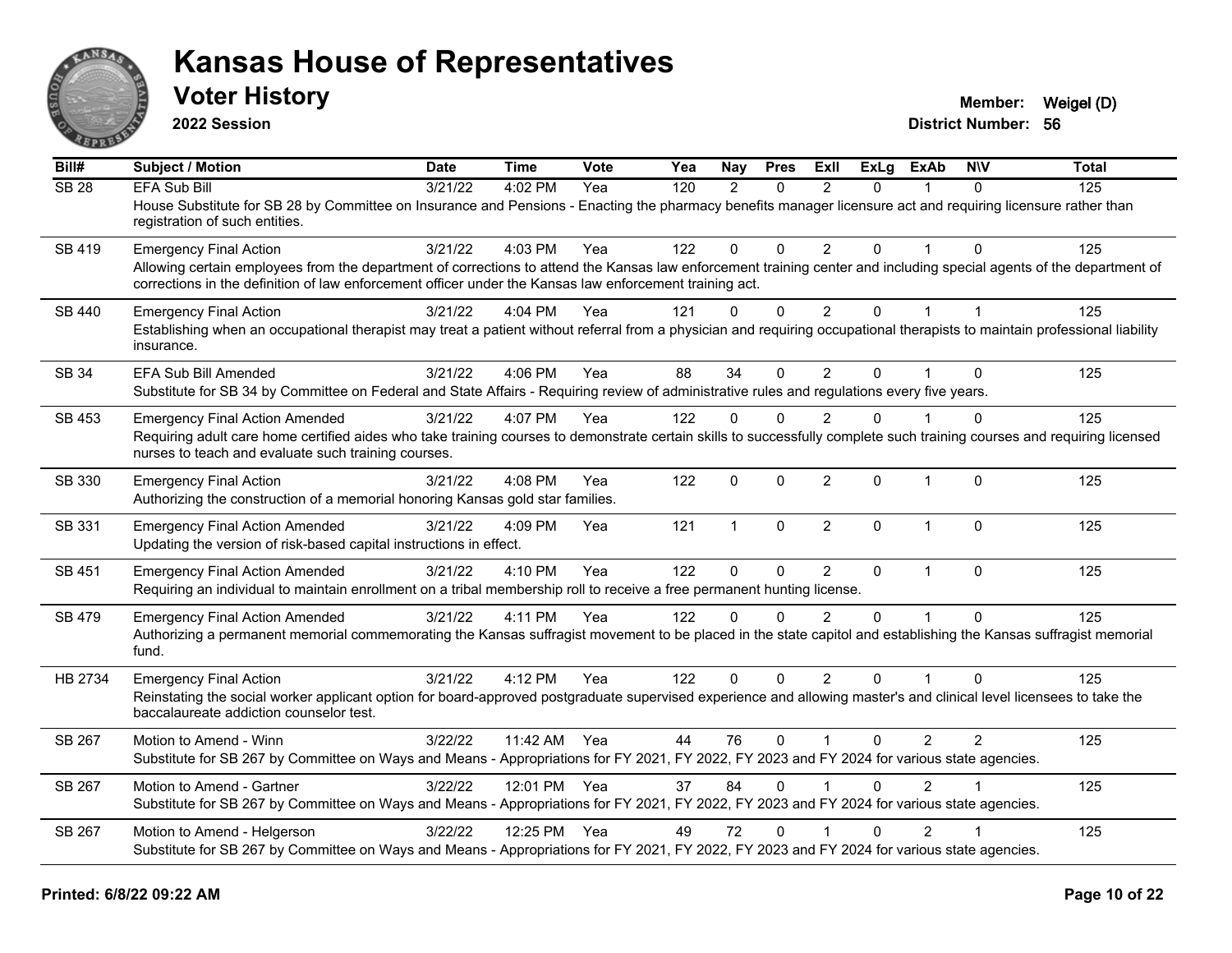

| Bill#   | <b>Subject / Motion</b>                                                                                                                                                                                                                                                                                                                                                                                                                                                                                                                                                                                                                                                                                                                                                                                                                                                                                                                             | <b>Date</b> | <b>Time</b> | Vote | Yea | Nay | <b>Pres</b> | <b>Exll</b>  | <b>ExLg</b> | <b>ExAb</b>    | <b>NIV</b>     | <b>Total</b>   |
|---------|-----------------------------------------------------------------------------------------------------------------------------------------------------------------------------------------------------------------------------------------------------------------------------------------------------------------------------------------------------------------------------------------------------------------------------------------------------------------------------------------------------------------------------------------------------------------------------------------------------------------------------------------------------------------------------------------------------------------------------------------------------------------------------------------------------------------------------------------------------------------------------------------------------------------------------------------------------|-------------|-------------|------|-----|-----|-------------|--------------|-------------|----------------|----------------|----------------|
| SB 267  | Motion to Amend - Helgerson<br>Substitute for SB 267 by Committee on Ways and Means - Appropriations for FY 2021, FY 2022, FY 2023 and FY 2024 for various state agencies.                                                                                                                                                                                                                                                                                                                                                                                                                                                                                                                                                                                                                                                                                                                                                                          | 3/22/22     | 1:06 PM     | Nay  | 36  | 81  | $\Omega$    | $\mathbf{1}$ | $\Omega$    | $\overline{2}$ | 5              | $\frac{1}{25}$ |
| HB 2512 | Motion to Amend - Ousley<br>Substitute for Substitute for HB 2512 by Committee on K-12 Education Budget - Making appropriations for the Kansas state department of education for FY 2022, FY<br>2023 and FY 2024, establishing requirements relating to academic achievement and third-grade literacy, authorizing credits to be earned through alternative educational<br>opportunities, requiring KSHSAA members and employees to report child abuse and neglect, requiring boards of education of school districts to consider district needs<br>assessments and academic assessments when approving district budgets, authorizing part-time enrollment for certain students, establishing an alternative graduation<br>rate calculation for virtual schools, providing virtual school state aid for credit deficient students and amending the age of initial eligibility for the tax credit for low income<br>students scholarship program.    | 3/22/22     | 2:02 PM     | Yea  | 58  | 54  | 0           |              | $\Omega$    | $\overline{2}$ | 10             | 125            |
| HB 2512 | Motion to Amend - Hoye<br>Substitute for Substitute for HB 2512 by Committee on K-12 Education Budget - Making appropriations for the Kansas state department of education for FY 2022, FY<br>2023 and FY 2024, establishing requirements relating to academic achievement and third-grade literacy, authorizing credits to be earned through alternative educational<br>opportunities, requiring KSHSAA members and employees to report child abuse and neglect, requiring boards of education of school districts to consider district needs<br>assessments and academic assessments when approving district budgets, authorizing part-time enrollment for certain students, establishing an alternative graduation<br>rate calculation for virtual schools, providing virtual school state aid for credit deficient students and amending the age of initial eligibility for the tax credit for low income<br>students scholarship program.      | 3/22/22     | 2:13 PM     | Yea  | 38  | 81  | 0           |              | 0           | $\overline{2}$ | 3              | 125            |
| HB 2512 | Motion to Amend - Hoye<br>Substitute for Substitute for HB 2512 by Committee on K-12 Education Budget - Making appropriations for the Kansas state department of education for FY 2022, FY<br>2023 and FY 2024, establishing requirements relating to academic achievement and third-grade literacy, authorizing credits to be earned through alternative educational<br>opportunities, requiring KSHSAA members and employees to report child abuse and neglect, requiring boards of education of school districts to consider district needs<br>assessments and academic assessments when approving district budgets, authorizing part-time enrollment for certain students, establishing an alternative graduation<br>rate calculation for virtual schools, providing virtual school state aid for credit deficient students and amending the age of initial eligibility for the tax credit for low income<br>students scholarship program.      | 3/22/22     | 2:18 PM     | Yea  | 44  | 73  | $\Omega$    |              | $\Omega$    | $\overline{2}$ | 5              | 125            |
| HB 2512 | Motion to reconsider action<br>Substitute for Substitute for HB 2512 by Committee on K-12 Education Budget - Making appropriations for the Kansas state department of education for FY 2022, FY<br>2023 and FY 2024, establishing requirements relating to academic achievement and third-grade literacy, authorizing credits to be earned through alternative educational<br>opportunities, requiring KSHSAA members and employees to report child abuse and neglect, requiring boards of education of school districts to consider district needs<br>assessments and academic assessments when approving district budgets, authorizing part-time enrollment for certain students, establishing an alternative graduation<br>rate calculation for virtual schools, providing virtual school state aid for credit deficient students and amending the age of initial eligibility for the tax credit for low income<br>students scholarship program. | 3/22/22     | 2:24 PM     | Nay  | 75  | 45  | 0           |              | 0           | $\overline{2}$ | $\overline{c}$ | 125            |
| HB 2512 | Motion to Amend - Ousley<br>Substitute for Substitute for HB 2512 by Committee on K-12 Education Budget - Making appropriations for the Kansas state department of education for FY 2022, FY<br>2023 and FY 2024, establishing requirements relating to academic achievement and third-grade literacy, authorizing credits to be earned through alternative educational<br>opportunities, requiring KSHSAA members and employees to report child abuse and neglect, requiring boards of education of school districts to consider district needs<br>assessments and academic assessments when approving district budgets, authorizing part-time enrollment for certain students, establishing an alternative graduation<br>rate calculation for virtual schools, providing virtual school state aid for credit deficient students and amending the age of initial eligibility for the tax credit for low income<br>students scholarship program.    | 3/22/22     | 2:30 PM     | Yea  | 50  | 70  | $\Omega$    | $\mathbf{1}$ | $\Omega$    | $\overline{2}$ | $\mathcal{P}$  | 125            |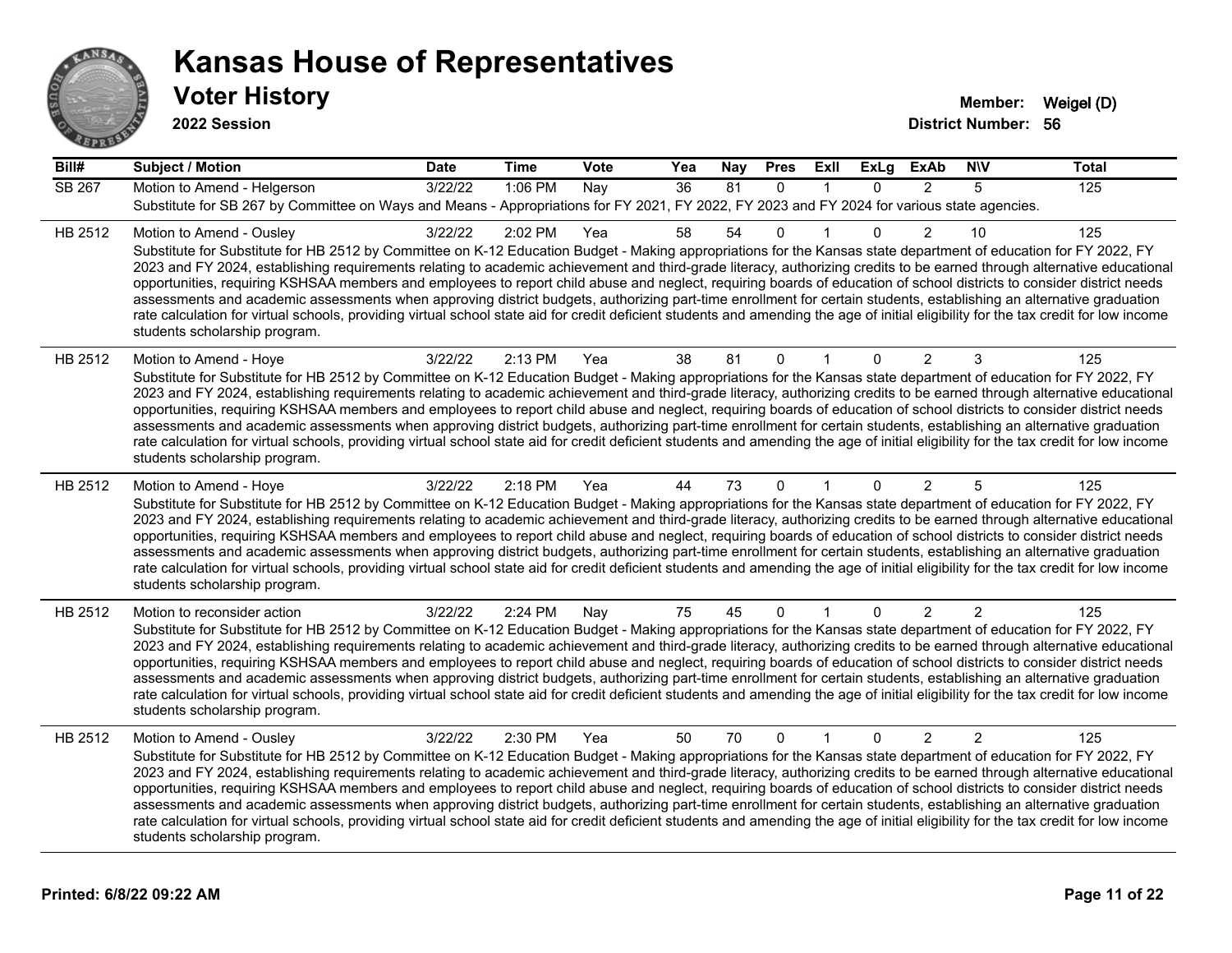

**2022 Session**

| Bill#   | <b>Subject / Motion</b>                                                                                                                                                                                                                                                                                                                                                                                                                                                                                                                                                                                                                                                                                                                                                                                                                                                                                                                               | Date    | <b>Time</b> | Vote | Yea | Nay      | <b>Pres</b>  | ExII           | <b>ExLg</b>  | <b>ExAb</b>    | <b>NIV</b>   | <b>Total</b> |
|---------|-------------------------------------------------------------------------------------------------------------------------------------------------------------------------------------------------------------------------------------------------------------------------------------------------------------------------------------------------------------------------------------------------------------------------------------------------------------------------------------------------------------------------------------------------------------------------------------------------------------------------------------------------------------------------------------------------------------------------------------------------------------------------------------------------------------------------------------------------------------------------------------------------------------------------------------------------------|---------|-------------|------|-----|----------|--------------|----------------|--------------|----------------|--------------|--------------|
| HB 2631 | Motion to Amend - Carmichael<br>Enacting the career technical education credential and transition incentive for employment success act to provide additional state aid for school districts based on<br>students obtaining a credential.                                                                                                                                                                                                                                                                                                                                                                                                                                                                                                                                                                                                                                                                                                              | 3/22/22 | 8:36 PM     | Yea  | 57  | 62       | $\mathbf{0}$ | -1             | $\Omega$     | $\overline{2}$ | 3            | 125          |
| HB 2512 | Final Action Sub Bill Amended<br>Substitute for Substitute for HB 2512 by Committee on K-12 Education Budget - Making appropriations for the Kansas state department of education for FY 2022, FY<br>2023 and FY 2024, establishing requirements relating to academic achievement and third-grade literacy, authorizing credits to be earned through alternative educational<br>opportunities, requiring KSHSAA members and employees to report child abuse and neglect, requiring boards of education of school districts to consider district needs<br>assessments and academic assessments when approving district budgets, authorizing part-time enrollment for certain students, establishing an alternative graduation<br>rate calculation for virtual schools, providing virtual school state aid for credit deficient students and amending the age of initial eligibility for the tax credit for low income<br>students scholarship program. | 3/23/22 | 10:24 AM    | Nay  | 76  | 46       | $\Omega$     | 2              | $\mathbf{0}$ |                | $\Omega$     | 125          |
| HB 2609 | <b>Final Action</b><br>Allowing restricted driver's license holders to drive to and from worship services for any religious organizations at age 15.                                                                                                                                                                                                                                                                                                                                                                                                                                                                                                                                                                                                                                                                                                                                                                                                  | 3/23/22 | 10:25 AM    | Yea  | 95  | 27       | $\Omega$     | 2              | $\mathbf{0}$ | 1              | $\Omega$     | 125          |
| HB 2615 | Final Action Sub Bill Amended<br>Substitute for HB 2615 by Committee on K-12 Education Budget - Allowing K-12 students to transfer to and attend school in any school district in the state.                                                                                                                                                                                                                                                                                                                                                                                                                                                                                                                                                                                                                                                                                                                                                          | 3/23/22 | 10:27 AM    | Nay  | 63  | 59       | $\Omega$     | 2              | $\mathbf{0}$ | $\mathbf{1}$   | $\mathbf{0}$ | 125          |
| HB 2631 | <b>Final Action Amended</b><br>Enacting the career technical education credential and transition incentive for employment success act to provide additional state aid for school districts based on<br>students obtaining a credential.                                                                                                                                                                                                                                                                                                                                                                                                                                                                                                                                                                                                                                                                                                               | 3/23/22 | 10:28 AM    | Yea  | 122 | 0        | $\Omega$     | 2              | O            |                | U            | 125          |
| HB 2717 | <b>Final Action Amended</b><br>Prohibiting any municipality from preventing the enforcement of federal immigration laws, requiring municipal law enforcement agencies to provide written notice to each<br>law enforcement officer of the officer's duty to cooperate with state and federal agencies in the enforcement of immigration laws and requiring any municipal<br>identification card to state on its face that it is not valid for state identification.                                                                                                                                                                                                                                                                                                                                                                                                                                                                                   | 3/23/22 | 10:30 AM    | Nay  | 84  | 38       | $\Omega$     | 2              | $\mathbf{0}$ |                | $\Omega$     | 125          |
| HB 2737 | Final Action Sub Bill<br>Substitute for HB 2737 by Committee on Redistricting - Proposing state representative redistricting plan free state 3f.                                                                                                                                                                                                                                                                                                                                                                                                                                                                                                                                                                                                                                                                                                                                                                                                      | 3/23/22 | 10:32 AM    | Yea  | 112 | 10       | $\Omega$     | $\overline{2}$ | $\mathbf{0}$ | $\mathbf{1}$   | $\Omega$     | 125          |
| SB 161  | <b>Final Action Amended</b><br>Providing for the use of personal package delivery devices on sidewalks and crosswalks, exempting such devices from motor vehicle regulation and limiting additional<br>municipal regulation.                                                                                                                                                                                                                                                                                                                                                                                                                                                                                                                                                                                                                                                                                                                          | 3/23/22 | 10:34 AM    | Nay  | 75  | 47       | $\Omega$     | 2              | $\Omega$     | $\mathbf{1}$   | $\Omega$     | 125          |
| SB 199  | <b>Final Action Amended</b><br>Providing for short-term, limited-duration health plans.                                                                                                                                                                                                                                                                                                                                                                                                                                                                                                                                                                                                                                                                                                                                                                                                                                                               | 3/23/22 | 10:35 AM    | Yea  | 73  | 49       | $\mathbf{0}$ | $\overline{2}$ | $\Omega$     | $\mathbf{1}$   | $\mathbf{0}$ | 125          |
| SB 267  | Final Action Sub Bill Amended<br>House Substitute for Substitute for SB 267 by Committee on Appropriations - Appropriations for FY 2022, FY 2023, FY 2024, and FY 2025 for various state agencies                                                                                                                                                                                                                                                                                                                                                                                                                                                                                                                                                                                                                                                                                                                                                     | 3/23/22 | 10:38 AM    | Nay  | 73  | 49       | $\mathbf{0}$ | $\overline{2}$ | $\Omega$     |                | $\Omega$     | 125          |
| SB 367  | <b>Final Action</b><br>Requiring officers to file copies of receipts with the court when property is seized under a search warrant and providing requirements and procedures for destruction or<br>disposition of dangerous drugs and return or disposition of weapons.                                                                                                                                                                                                                                                                                                                                                                                                                                                                                                                                                                                                                                                                               | 3/23/22 | 10:39 AM    | Yea  | 122 | $\Omega$ | $\Omega$     | $\mathfrak{p}$ | $\Omega$     |                | U            | 125          |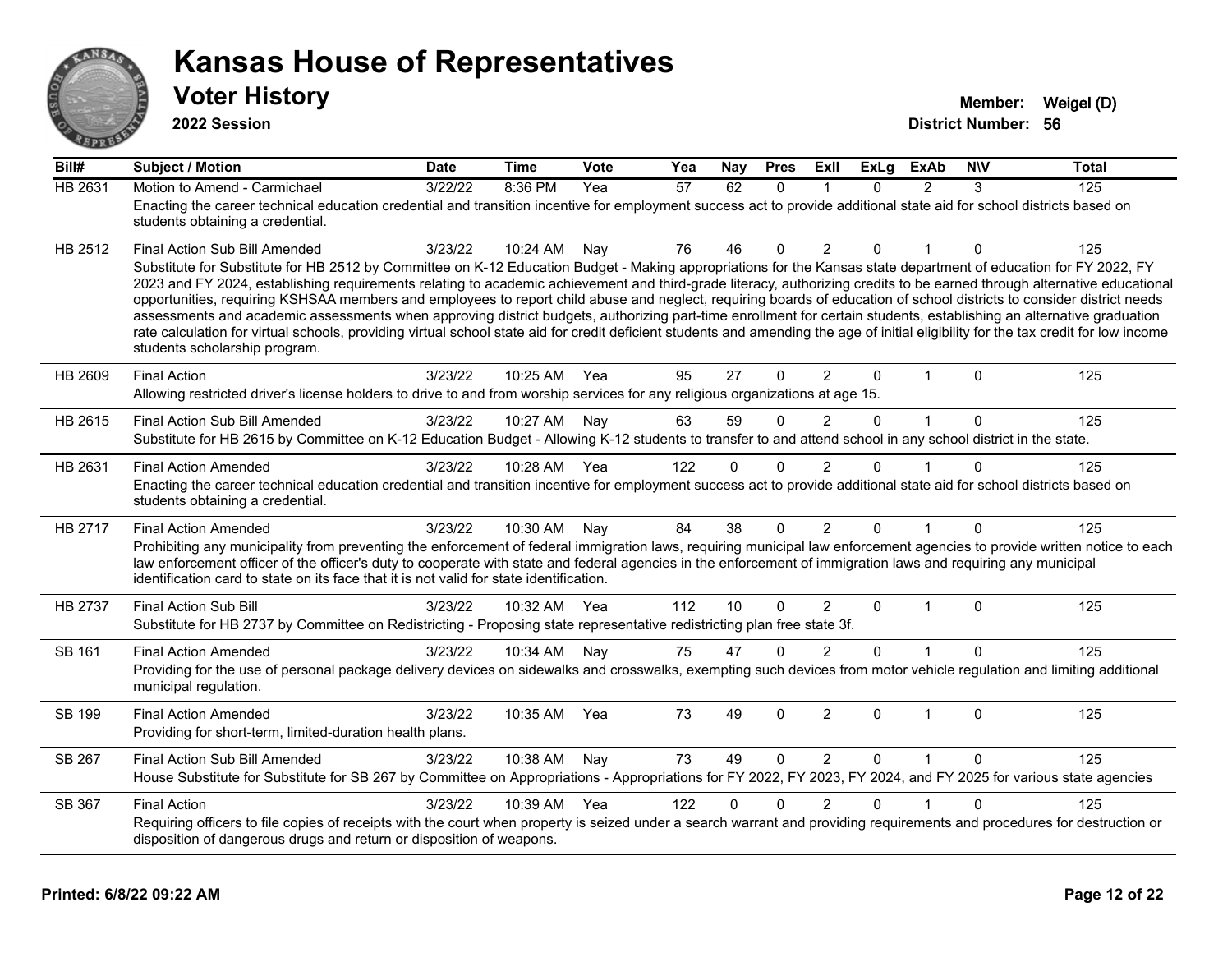

**2022 Session**

| Bill#         | <b>Subject / Motion</b>                                                                                                                                                                                                                                                                                                                                                                                                                                                                                        | <b>Date</b> | <b>Time</b>  | <b>Vote</b> | Yea             | Nay      | <b>Pres</b>  | Exll           | <b>ExLg</b>  | <b>ExAb</b>  | <b>NIV</b>   | <b>Total</b>     |
|---------------|----------------------------------------------------------------------------------------------------------------------------------------------------------------------------------------------------------------------------------------------------------------------------------------------------------------------------------------------------------------------------------------------------------------------------------------------------------------------------------------------------------------|-------------|--------------|-------------|-----------------|----------|--------------|----------------|--------------|--------------|--------------|------------------|
| <b>SB 493</b> | <b>Final Action Amended</b><br>Prohibiting cities and counties from regulating plastic and other containers designed for the consumption, transportation or protection of merchandise, food or<br>beverages.                                                                                                                                                                                                                                                                                                   | 3/23/22     | 10:40 AM     | Nay         | $\overline{74}$ | 48       | $\Omega$     | $\mathcal{P}$  | $\Omega$     |              | $\Omega$     | $\overline{125}$ |
| HB 2231       | Motion to Concur<br>Amending the definition of the crime of conducting a pyramid promotional scheme, providing for an exemption and defining key terms.                                                                                                                                                                                                                                                                                                                                                        | 3/23/22     | 10:43 AM     | Yea         | 118             | 3        | $\mathbf 1$  | $\overline{2}$ | $\Omega$     |              | $\mathbf{0}$ | 125              |
| SB 506        | <b>Emergency Final Action</b><br>Providing for the north central Kansas down syndrome society distinctive license plate.                                                                                                                                                                                                                                                                                                                                                                                       | 3/23/22     | 12:48 PM     | Yea         | 117             | 5        | $\Omega$     | $\overline{2}$ | 0            | 1            | $\mathbf{0}$ | 125              |
| SB 434        | <b>Emergency Final Action</b><br>Creating exemptions in the open records act for records that contain captured license plate data or that pertain to the location of an automated license plate recognition<br>system.                                                                                                                                                                                                                                                                                         | 3/23/22     | 12:49 PM     | Yea         | 122             | $\Omega$ | $\mathbf 0$  | $\overline{2}$ | $\Omega$     |              | 0            | 125              |
| HB 2340       | <b>Emergency Final Action Amended</b><br>Increasing the minimum age to 21 to purchase or possess cigarettes and tobacco products.                                                                                                                                                                                                                                                                                                                                                                              | 3/23/22     | 12:50 PM     | Yea         | 79              | 43       | $\mathbf 0$  | $\overline{2}$ | $\mathbf{0}$ | $\mathbf{1}$ | $\Omega$     | 125              |
| HB 2492       | <b>Emergency Final Action Amended</b><br>Submitting claims against the state by the joint committee on special claims against the state.                                                                                                                                                                                                                                                                                                                                                                       | 3/23/22     | 12:52 PM     | Yea         | 116             | 6        | $\mathbf 0$  | $\overline{2}$ | $\mathbf 0$  | $\mathbf 1$  | $\mathbf 0$  | 125              |
| <b>SB 12</b>  | <b>Emergency Final Action Amended</b><br>Requiring the Kansas department for children and families to implement performance-based contracts.                                                                                                                                                                                                                                                                                                                                                                   | 3/23/22     | 12:53 PM     | Yea         | 117             | 5        | $\mathbf 0$  | $\overline{2}$ | $\mathbf{0}$ | $\mathbf{1}$ | $\mathbf 0$  | 125              |
| HB 2502       | <b>Emergency Final Action Amended</b><br>Authorizing retail liquor stores to sell and deliver alcoholic liquor and cereal malt beverages to a caterer, public venue, club or drinking establishment located in any<br>county.                                                                                                                                                                                                                                                                                  | 3/23/22     | 12:54 PM Yea |             | 112             | 10       | $\Omega$     | $\overline{2}$ | 0            |              | $\Omega$     | 125              |
| HB 2716       | <b>Emergency Final Action</b><br>Concerning the authorization of educational benefits for spouses and dependents of deceased, injured or disabled public safety officers and employees and certain<br>deceased, injured or disabled military personnel and prisoners of war; definitions; increasing the limitation on reimbursements to Kansas educational institutions.                                                                                                                                      | 3/23/22     | 12:55 PM     | Yea         | 122             | $\Omega$ | $\Omega$     | $\overline{2}$ | $\Omega$     |              | $\Omega$     | 125              |
| HB 2495       | <b>Emergency Final Action Amended</b><br>Prohibiting the disclosure of personal information about a person's affiliation with an entity that is exempt from federal income taxation under section 501(c) of the<br>federal internal revenue code.                                                                                                                                                                                                                                                              | 3/23/22     | 12:56 PM Yea |             | 107             | 13       | 2            | $\overline{2}$ | $\Omega$     |              | $\Omega$     | 125              |
| SB 150        | <b>Emergency Final Action Amended</b><br>Defining and prohibiting certain deceptive lawsuit advertising practices and restricting the use or disclosure of protected health information to solicit individuals for legal<br>services.                                                                                                                                                                                                                                                                          | 3/23/22     | 12:59 PM     | Nay         | 75              | 47       | $\Omega$     | 2              | $\Omega$     |              | $\Omega$     | 125              |
| SB 450        | <b>Emergency Final Action</b><br>Sub for SB 450 by Committee on Financial Institutions and Insurance: Eliminating the crediting to the Kansas public employees retirement fund of 80% of the proceeds<br>from the sale of surplus real estate, authorizing state educational institutions to sell and convey real property given to such state educational institutions as an<br>endowment, bequest or gift and authorizing the state board of regents to adopt policies relating to such sale and conveyance. | 3/23/22     | 1:00 PM      | Yea         | 117             | 5        | $\mathbf{0}$ | 2              | $\Omega$     | 1            | $\Omega$     | 125              |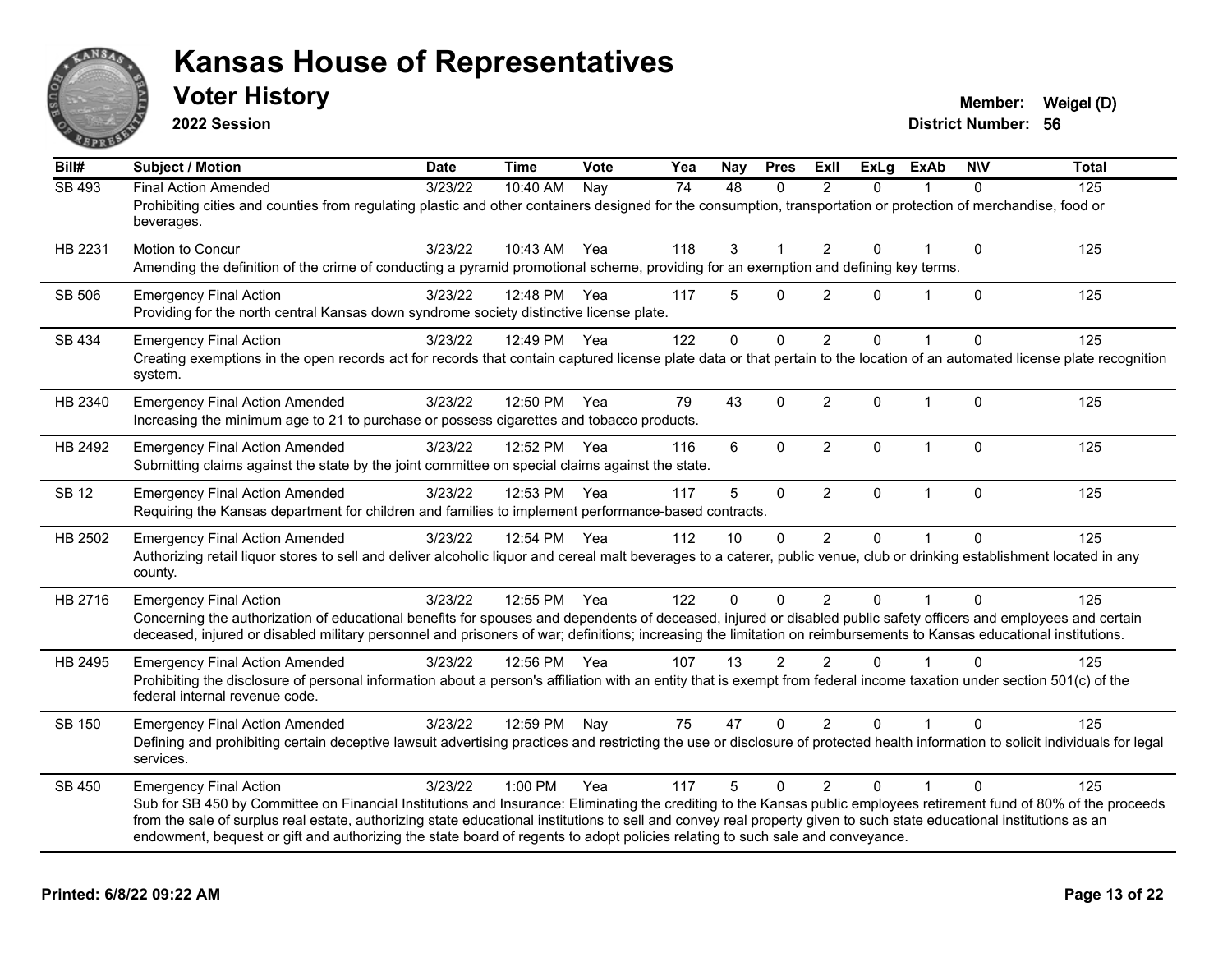

**2022 Session**

| Bill#          | <b>Subject / Motion</b>                                                                                                                                                                                                                                                                                                                                 | <b>Date</b> | <b>Time</b> | Vote | Yea | Nay            | <b>Pres</b>  | <b>ExII</b>             | <b>ExLg</b> | <b>ExAb</b>    | <b>NIV</b>   | <b>Total</b> |
|----------------|---------------------------------------------------------------------------------------------------------------------------------------------------------------------------------------------------------------------------------------------------------------------------------------------------------------------------------------------------------|-------------|-------------|------|-----|----------------|--------------|-------------------------|-------------|----------------|--------------|--------------|
| <b>HB 2504</b> | <b>Emergency Final Action Sub Bill</b><br>Substitute for HB 2504 by Committee on Transportation - Allowing the printing of the international symbol of access for disabled veteran distinctive license plates and<br>certain parking privileges for disabled veterans who meet certain physical disability definitions.                                 | 3/23/22     | 1:01 PM     | Yea  | 122 | $\Omega$       | $\Omega$     | $\overline{2}$          | $\Omega$    |                | $\Omega$     | 125          |
| SB 405         | <b>Emergency Final Action Amended</b><br>Authorizing the state historical society to convey certain real property to the Shawnee Tribe.                                                                                                                                                                                                                 | 3/23/22     | $1:02$ PM   | Yea  | 122 | $\Omega$       | $\Omega$     | $\overline{2}$          | $\Omega$    | $\mathbf{1}$   | $\Omega$     | 125          |
| HB 2697        | <b>Emergency Final Action Amended</b><br>Making changes to the process for evaluating and treating people who are undergoing evaluation for competency to stand trial and allowing such evaluation and<br>treatment at various facilities.                                                                                                              | 3/23/22     | 1:02 PM     | Yea  | 122 | $\mathbf 0$    | $\Omega$     | $\overline{2}$          | $\Omega$    | 1              | $\Omega$     | 125          |
| HB 2596        | <b>Emergency Final Action Amended</b><br>Authorizing the board of education of a school district to contract with transportation network companies to provide certain transportation services.                                                                                                                                                          | 3/23/22     | 1:03 PM     | Yea  | 122 | 0              | $\mathbf{0}$ | 2                       | 0           |                | $\Omega$     | 125          |
| SB 563         | <b>EFA Sub Bill Amended</b><br>Substitute for SB 563 by Committee on Redistricting - Proposing state senatorial redistricting plan liberty three.                                                                                                                                                                                                       | 3/23/22     | 1:36 PM     | Yea  | 112 | 9              | $\Omega$     | $\overline{2}$          | $\Omega$    | $\overline{2}$ | $\Omega$     | 125          |
| HB 2458        | Motion to Concur<br>Senate Substitute for HB 2458 by Committee on Transportation - Limiting the liability of optometrists and ophthalmologists who report information to the division of<br>vehicles relating to a person's vision.                                                                                                                     | 3/29/22     | 10:43 AM    | Yea  | 121 | 0              | $\Omega$     | $\mathfrak{p}$          | $\Omega$    | $\mathfrak{p}$ | $\Omega$     | 125          |
| HB 2228        | Motion to Concur<br>Requiring law enforcement agencies to adopt a policy regarding submission of sexual assault evidence kits and allowing evidence collection at child advocacy centers<br>or other facilities.                                                                                                                                        | 3/29/22     | 10:46 AM    | Yea  | 121 | $\Omega$       | $\mathbf{0}$ | $\overline{2}$          | $\Omega$    | $\overline{2}$ | $\Omega$     | 125          |
| HB 2075        | Mot to Concur in Conference<br>Allowing venue for an adoption when the state is the agency to be where the state agency or its subcontracting agency has an office.                                                                                                                                                                                     | 3/29/22     | 10:49 AM    | Yea  | 121 | $\Omega$       | $\mathbf{0}$ | 2                       | $\Omega$    | $\overline{2}$ | $\mathbf{0}$ | 125          |
| HB 2537        | Mot to Concur in Conference<br>Requiring the insurance department to hold a hearing in cases involving an order under the Kansas administrative procedure act.                                                                                                                                                                                          | 3/29/22     | 10:51 AM    | Yea  | 121 | $\Omega$       | $\Omega$     | $\mathfrak{p}$          | 0           | $\overline{2}$ | $\Omega$     | 125          |
| HB 2605        | Motion to Concur<br>Increasing the rural population requirement maximum for the veterinary training program for rural Kansas and creating a food animal percentage requirement that may<br>be fulfilled in lieu thereof.                                                                                                                                | 3/29/22     | 10:54 AM    | Yea  | 119 | $\overline{2}$ | $\Omega$     | $\overline{2}$          | 0           | $\overline{2}$ | $\Omega$     | 125          |
| HB 2607        | Mot to Concur in Conference<br>Clarifying the time limitations for habeas corpus claims, requiring earlier notice of anticipated release from custody of a person who may be a sexually violent predator to<br>the attorney general and a multidisciplinary team and specifying where such person will be detained during civil commitment proceedings. | 3/30/22     | 11:33 AM    | Yea  | 123 | $\Omega$       | $\Omega$     |                         | $\Omega$    | $\Omega$       |              | 125          |
| HB 2564        | Mot to Concur in Conference<br>Updating the version of risk-based capital instructions in effect.                                                                                                                                                                                                                                                       | 3/30/22     | 11:35 AM    | Yea  | 123 | $\Omega$       | $\mathbf 0$  | $\overline{\mathbf{1}}$ | $\Omega$    | $\mathbf 0$    | $\mathbf{1}$ | 125          |
| HB 2386        | Motion to Concur<br>Establishing requirements for the payment and reimbursement of dental services by a dental benefit plan.                                                                                                                                                                                                                            | 3/30/22     | 11:38 AM    | Yea  | 120 | 3              | $\mathbf 0$  | $\overline{1}$          | 0           | 0              | $\mathbf{1}$ | 125          |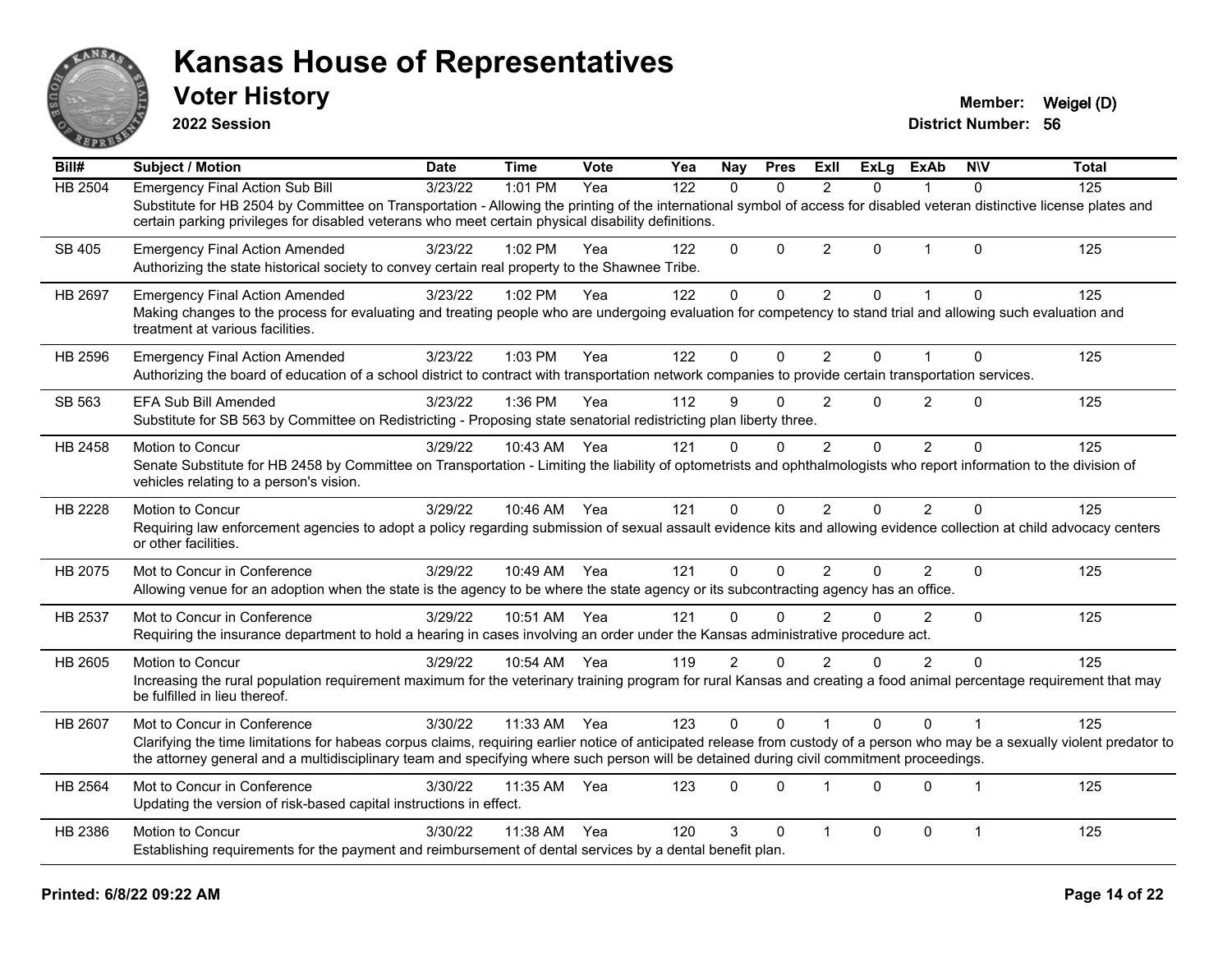

**2022 Session**

| Bill#        | <b>Subject / Motion</b>                                                                                                                                                                                                                                                                                                                                                                            | <b>Date</b> | <b>Time</b> | Vote | Yea | Nav          | <b>Pres</b> | ExII           | <b>ExLg</b>    | <b>ExAb</b>    | <b>NIV</b>    | <b>Total</b> |
|--------------|----------------------------------------------------------------------------------------------------------------------------------------------------------------------------------------------------------------------------------------------------------------------------------------------------------------------------------------------------------------------------------------------------|-------------|-------------|------|-----|--------------|-------------|----------------|----------------|----------------|---------------|--------------|
| SB 62        | Motion to adopt CCR                                                                                                                                                                                                                                                                                                                                                                                | 3/30/22     | 11:40 AM    | Yea  | 121 | 3            | $\Omega$    |                | 0              | 0              | 0             | 125          |
|              | Amending the standards for school-administered vision screenings for students, establishing the Kansas children's vision health and school readiness commission and<br>relating to the powers and duties of the Kansas commission for the deaf and hard of hearing with regard to registration of interpreters, communication access services<br>guidelines and adoption of rules and regulations. |             |             |      |     |              |             |                |                |                |               |              |
| <b>SB 84</b> | <b>EFA Sub Bill Amended</b>                                                                                                                                                                                                                                                                                                                                                                        | 3/30/22     | 12:45 PM    | Nay  | 88  | 36           | $\Omega$    |                | $\Omega$       | $\Omega$       | $\Omega$      | 125          |
|              | House Substitute for Substitute for SB 84 by Committee on Federal and State Affairs - Authorizing sports wagering under the Kansas expanded lottery act.                                                                                                                                                                                                                                           |             |             |      |     |              |             |                |                |                |               |              |
| SB 563       | Motion to adopt CCR                                                                                                                                                                                                                                                                                                                                                                                | 3/30/22     | 5:56 PM     | Nay  | 83  | 40           | $\Omega$    |                | $\Omega$       |                | $\mathbf{0}$  | 125          |
|              | Substitute for SB 563 by Committee on Redistricting - Proposing state senatorial redistricting plan liberty three.                                                                                                                                                                                                                                                                                 |             |             |      |     |              |             |                |                |                |               |              |
| HB 2476      | Motion to adopt CCR                                                                                                                                                                                                                                                                                                                                                                                | 3/31/22     | 10:57 AM    | Yea  | 115 | 5            | $\Omega$    | $\overline{2}$ | $\overline{2}$ |                | $\Omega$      | 125          |
|              | Providing for the silver star medal, bronze star medal, city of Hutchinson and daughters of the American revolution distinctive license plates and four distinctive license                                                                                                                                                                                                                        |             |             |      |     |              |             |                |                |                |               |              |
|              | plates for the Kansas department of wildlife and parks; authorizing the printing of the international symbol of access for disabled veteran distinctive license plates and<br>parking privileges for certain physically disabled veterans; allowing veteran distinctive license plate applicants to provide a DD214 form, DD form 2 (Retired) or a Kansas                                          |             |             |      |     |              |             |                |                |                |               |              |
|              | veteran driver's license as proof of veteran status.                                                                                                                                                                                                                                                                                                                                               |             |             |      |     |              |             |                |                |                |               |              |
| HB 2478      | Motion to adopt CCR                                                                                                                                                                                                                                                                                                                                                                                | 3/31/22     | 10:59 AM    | Yea  | 120 | $\Omega$     | $\Omega$    |                | 2              |                |               | 125          |
|              | Designating a portion of United States highway 166 as the SGT Evan S Parker memorial highway, a portion of U.S. highway 56 as the PFC Shane Austin memorial                                                                                                                                                                                                                                        |             |             |      |     |              |             |                |                |                |               |              |
|              | highway, a portion of United States highway 69 as the Senator Tom R Van Sickle memorial highway, a certain bridge on K-126 as the Dennis Crain memorial bridge, a<br>portion of United States highway 69 as the AMM2c Walter Scott Brown memorial highway and bridges on K-66 highway as veterans memorial bridge.                                                                                 |             |             |      |     |              |             |                |                |                |               |              |
|              |                                                                                                                                                                                                                                                                                                                                                                                                    |             |             |      |     |              |             |                |                |                |               |              |
| HB 2595      | Motion to adopt CCR                                                                                                                                                                                                                                                                                                                                                                                | 3/31/22     | 11:00 AM    | Yea  | 119 |              | ∩           |                | 2              |                | $\Omega$      | 125          |
|              | Making certain antique vehicle titling procedures applicable to vehicles having a model year 60 years old or older.                                                                                                                                                                                                                                                                                |             |             |      |     |              |             |                |                |                |               |              |
| HB 2448      | Motion to adopt CCR                                                                                                                                                                                                                                                                                                                                                                                | 3/31/22     | 2:55 PM     | Nay  | 70  | 46           | $\Omega$    | 5              | $\Omega$       | $\overline{2}$ | $\mathcal{P}$ | 125          |
|              | Senate Substitute for HB 2448 by Committee on Public Health and Welfare - Requiring able-bodied adults without dependents to complete an employment and training<br>program in order to receive food assistance.                                                                                                                                                                                   |             |             |      |     |              |             |                |                |                |               |              |
| SB 446       | Motion to adopt CCR                                                                                                                                                                                                                                                                                                                                                                                | 3/31/22     | 3:01 PM     | Yea  | 87  | 30           | $\Omega$    | 5              | $\Omega$       | 2              |               | 125          |
|              | Allowing restricted driver's license holders beginning at age 15 to drive to and from religious activities held by any religious organization and providing for the electronic<br>renewal of nondriver's identification card.                                                                                                                                                                      |             |             |      |     |              |             |                |                |                |               |              |
| SB 215       | Motion to adopt CCR                                                                                                                                                                                                                                                                                                                                                                                | 3/31/22     | 3:04 PM     | Yea  | 117 | $\mathbf{0}$ | $\Omega$    | 5              | $\Omega$       | 2              |               | 125          |
|              | Transferring the authority for postsecondary driver's education programs and driver training schools to the department of revenue and authorizing the board of education<br>of a school district to contract with transportation network companies to provide certain transportation services.                                                                                                     |             |             |      |     |              |             |                |                |                |               |              |
| HB 2005      | Motion to adopt CCR                                                                                                                                                                                                                                                                                                                                                                                | 3/31/22     | 3:11 PM     | Yea  | 73  | 45           | O           | 5              | $\Omega$       | 2              | $\Omega$      | 125          |
|              | Excluding hot water supply boilers that have a nominal water capacity not exceeding 120 gallons from the provisions of the boiler safety act; creating the elevator safety                                                                                                                                                                                                                         |             |             |      |     |              |             |                |                |                |               |              |
|              | act to require safety standards, permit requirements, and insurance coverage for elevator contractors; requiring inspections of elevators and licensure for persons<br>installing, repairing and inspecting elevators; creating an elevator safety advisory board; establishing duties for the state fire marshal.                                                                                 |             |             |      |     |              |             |                |                |                |               |              |
|              |                                                                                                                                                                                                                                                                                                                                                                                                    |             |             |      |     |              |             |                |                |                |               |              |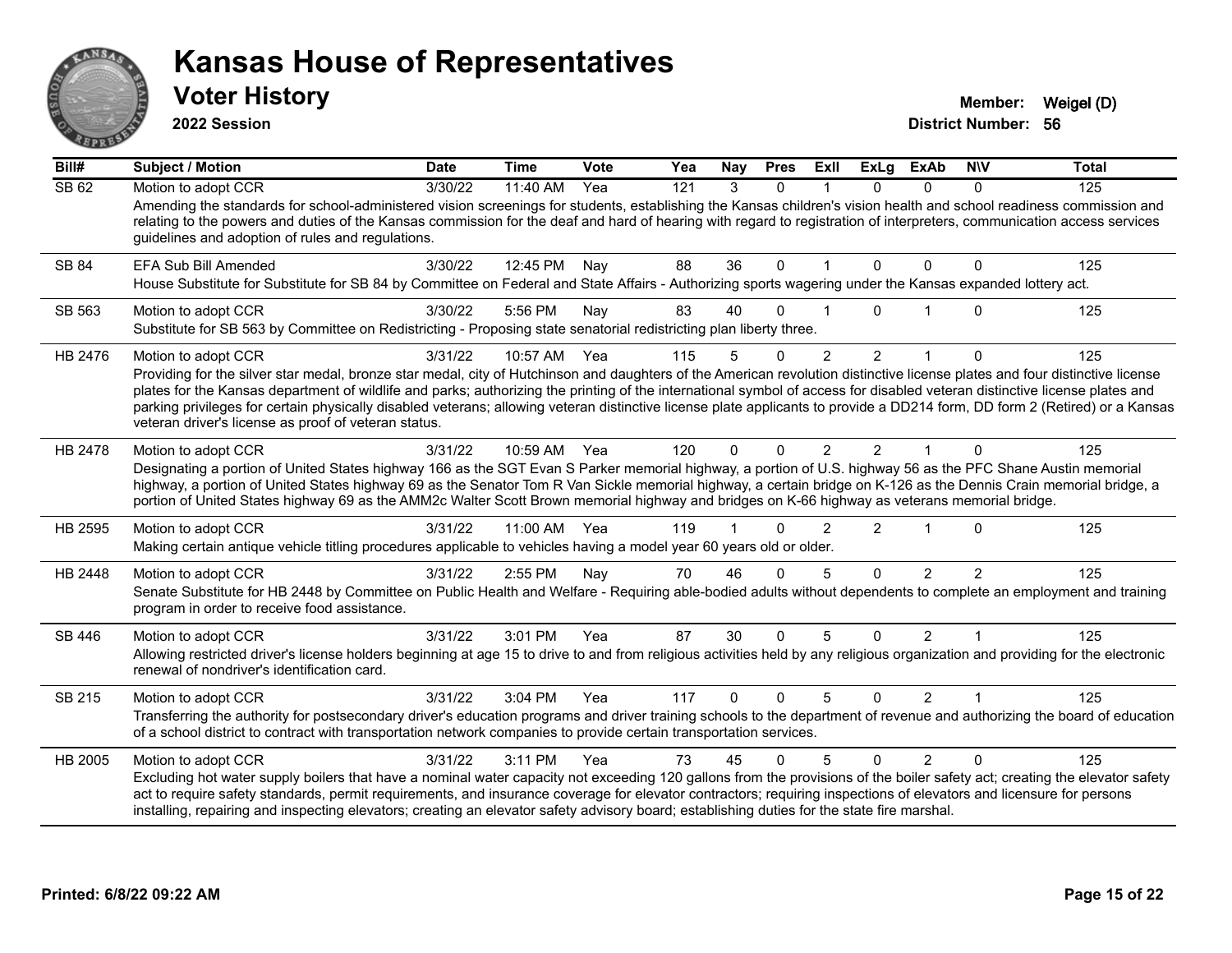

| Bill#            | <b>Subject / Motion</b>                                                                                                                                                                                                                                                                                                                                                                                                                                                                                                                                                                                                                                                                                                                                                                                                                                                                                                                                                                                                                                                                                                                          | <b>Date</b> | <b>Time</b> | Vote | Yea | Nay            | <b>Pres</b>  | ExIl           | <b>ExLg</b> | <b>ExAb</b>    | <b>NIV</b>   | <b>Total</b> |
|------------------|--------------------------------------------------------------------------------------------------------------------------------------------------------------------------------------------------------------------------------------------------------------------------------------------------------------------------------------------------------------------------------------------------------------------------------------------------------------------------------------------------------------------------------------------------------------------------------------------------------------------------------------------------------------------------------------------------------------------------------------------------------------------------------------------------------------------------------------------------------------------------------------------------------------------------------------------------------------------------------------------------------------------------------------------------------------------------------------------------------------------------------------------------|-------------|-------------|------|-----|----------------|--------------|----------------|-------------|----------------|--------------|--------------|
| $\overline{SB2}$ | Motion to adopt CCR<br>Allowing consumption of beer, wine or other alcoholic liquor on the Kansas state fairgrounds; increasing the number of temporary permits an applicant may receive from<br>four to 12 permits per year; limiting what cities, counties or townships may charge for a temporary permit to not more than \$25 per day; crediting a portion of moneys<br>collected from the liquor drink tax and the liquor enforcement tax to the state fair capital improvements fund; requiring that licensed farm wineries be issued a cereal<br>malt beverage retailer license if the statutory requirements for such retailer license are satisfied; authorizing retail liquor stores to sell and deliver alcoholic liquor and<br>cereal malt beverages to a caterer, public venue, club or drinking establishment located in any adjacent county any county with a comer located within two miles<br>measured along the adjacent county boundary; Increasing the percentage of alcohol by volume allowed to not more than 16% for domestic table wine and the domestic<br>fortified wine threshold to more than 16% alcohol by volume. | 3/31/22     | 4:51 PM     | Yea  | 86  | 31             | $\Omega$     | .5             | $\Omega$    | 3              | 0            | 125          |
| <b>HB 2087</b>   | Motion to adopt CCR<br>Limiting the review of certain rules and regulations by the director of the budget and requiring review of rules and regulations every five years.                                                                                                                                                                                                                                                                                                                                                                                                                                                                                                                                                                                                                                                                                                                                                                                                                                                                                                                                                                        | 3/31/22     | 4:54 PM     | Yea  | 105 | 12             | $\mathbf 0$  | 5              | $\Omega$    | 3              | $\mathbf 0$  | 125          |
| HB 2559          | Motion to adopt CCR                                                                                                                                                                                                                                                                                                                                                                                                                                                                                                                                                                                                                                                                                                                                                                                                                                                                                                                                                                                                                                                                                                                              | 3/31/22     | 4:58 PM     | Yea  | 102 | 15             | $\mathbf{0}$ | 5              | 0           | 3              | 0            | 125          |
| HB 2489          | Mot to Concur in Conference<br>Amending provisions of the technology-enabled fiduciary financial institutions act relating to out-of-state financial institutions, banks and trust companies conducting<br>fidfin transactions, fees and assessments, examinations, disclosures to consumers and requiring such institutions to be mandatory reporters for purposes of elder<br>abuse.                                                                                                                                                                                                                                                                                                                                                                                                                                                                                                                                                                                                                                                                                                                                                           | 3/31/22     | 5:01 PM     | Yea  | 117 | $\Omega$       | $\Omega$     | $\overline{5}$ | $\Omega$    | 3              | $\Omega$     | 125          |
| SB 91            | Motion to adopt CCR<br>House Substitute for SB 91 by Committee on Commerce, Labor and Economic Development - Providing liability protection for businesses, municipalities and<br>educational institutions that participate in high school work-based learning programs and providing that schools are responsible for injuries to students participating in<br>such programs                                                                                                                                                                                                                                                                                                                                                                                                                                                                                                                                                                                                                                                                                                                                                                    | 3/31/22     | $9:05$ PM   | Yea  | 116 | $\Omega$       | <sup>0</sup> | 5              | n           |                | $\Omega$     | 125          |
| SB 421           | Motion to adopt CCR<br>Transferring \$1,000,000,000 from the state general fund to the Kansas public employees retirement fund during fiscal year 2022 and eliminating certain level-dollar<br>KPERS employer contribution payments.                                                                                                                                                                                                                                                                                                                                                                                                                                                                                                                                                                                                                                                                                                                                                                                                                                                                                                             | 3/31/22     | 9:10 PM     | Yea  | 106 | 10             | $\Omega$     | 5              | $\Omega$    | $\overline{A}$ | $\mathbf{0}$ | 125          |
| <b>SB 408</b>    | Motion to adopt CCR<br>Increasing the criminal penalties for multiple thefts of mail; specifying that the crime of burglary includes, without authority, entering into or remaining within any locked<br>or secured portion of any dwelling, building or other structure, with intent to commit another crime therein; providing guidance to determine how offenders under the<br>supervision of two or more supervision agencies can have supervision consolidated into one agency; requiring an offender who raises error in such offender's criminal<br>history calculation for the first time on appeal to show prejudicial error and authorizing the court to correct an illegal sentence while a direct appeal is pending; and<br>transferring the responsibility to certify drug abuse treatment providers that participate in the certified drug abuse treatment program from the department of corrections<br>to the Kansas sentencing commission.                                                                                                                                                                                      | 3/31/22     | 9:15 PM     | Yea  | 114 | $\overline{2}$ | $\Omega$     | 5              | $\Omega$    | $\overline{4}$ | $\Omega$     | 125          |
| SB 366           | Motion to adopt CCR<br>Specifying that the crime of burglary includes, without authority, entering into or remaining within any locked or secured portion of any dwelling, building or other<br>structure, with intent to commit another crime therein.                                                                                                                                                                                                                                                                                                                                                                                                                                                                                                                                                                                                                                                                                                                                                                                                                                                                                          | 3/31/22     | $9:20$ PM   | Yea  | 116 | $\Omega$       | $\Omega$     | 5              | 0           | Λ              | $\Omega$     | 125          |
| HB 2456          | Motion to adopt CCR<br>Establishing the Kansas kids lifetime combination hunting and fishing license.                                                                                                                                                                                                                                                                                                                                                                                                                                                                                                                                                                                                                                                                                                                                                                                                                                                                                                                                                                                                                                            | 3/31/22     | 11:22 PM    | Nav  | 93  | 20             | $\Omega$     | 5              | 0           | $\overline{7}$ | $\Omega$     | 125          |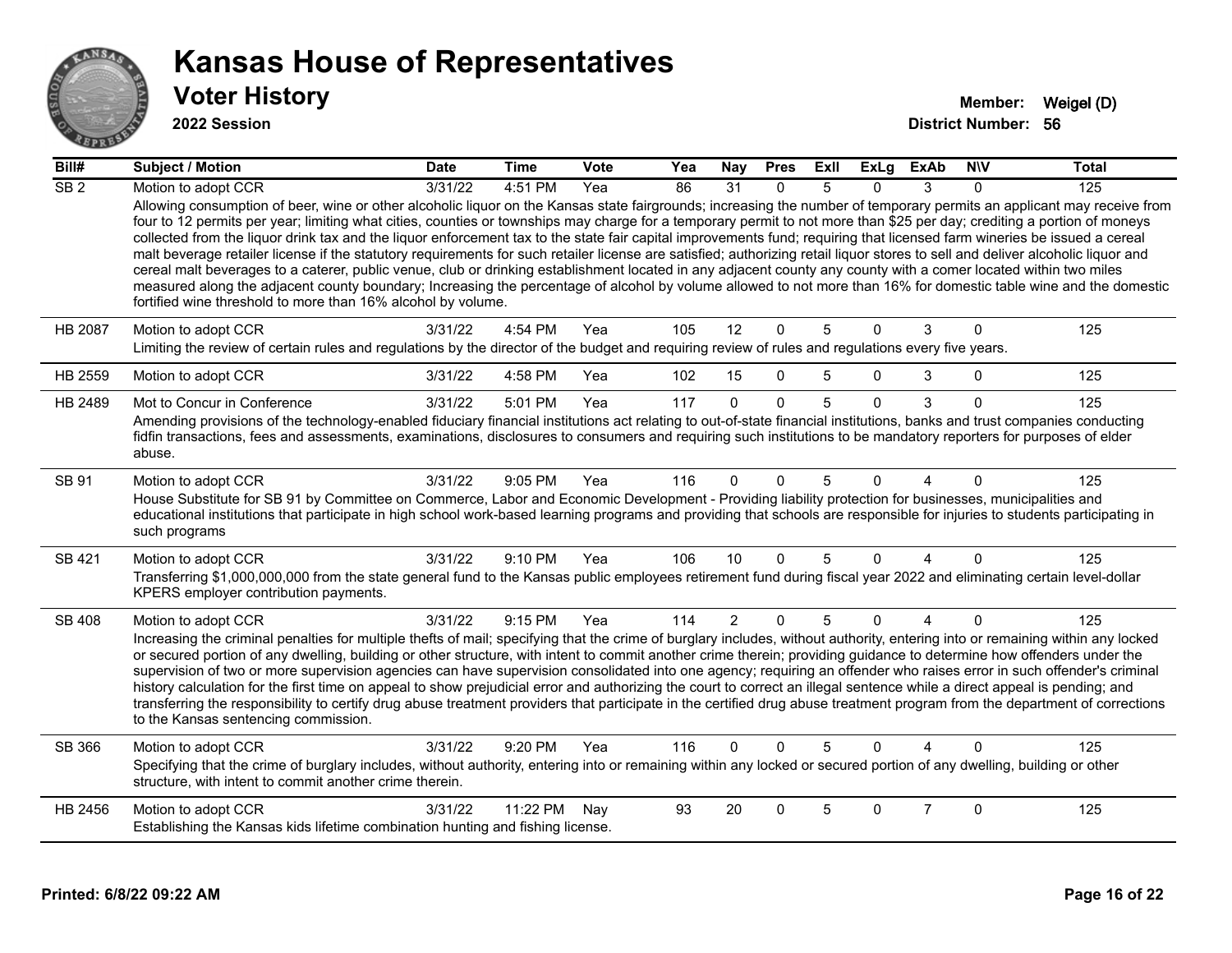

**2022 Session**

| Bill#         | <b>Subject / Motion</b>                                                                                                                                                                                                                                                                                                                                                                                                                                                                                                                                                                                                 | <b>Date</b> | <b>Time</b>  | Vote | Yea | Nay      | <b>Pres</b>  | ExII           | <b>ExLa</b> | <b>ExAb</b>    | <b>NIV</b>     | <b>Total</b> |
|---------------|-------------------------------------------------------------------------------------------------------------------------------------------------------------------------------------------------------------------------------------------------------------------------------------------------------------------------------------------------------------------------------------------------------------------------------------------------------------------------------------------------------------------------------------------------------------------------------------------------------------------------|-------------|--------------|------|-----|----------|--------------|----------------|-------------|----------------|----------------|--------------|
| HB 2703       | Motion to adopt CCR                                                                                                                                                                                                                                                                                                                                                                                                                                                                                                                                                                                                     | 3/31/22     | 11:25 PM     | Yea  | 110 | 3        | 0            | 5              | 0           |                | <sup>n</sup>   | 125          |
|               | Changing law relating to employment including employment security law provisions regarding the employment security fund status and employer contribution rates and<br>the definition of employment to conform with federal law, making revisions to the department of labor's my reemployment plan program and enacting the Kansas<br>targeted employment act to facilitate employment of persons with developmental disabilities through a tax credit incentive for employers.                                                                                                                                         |             |              |      |     |          |              |                |             |                |                |              |
| 0             | Motion to Adjourn - Helgerson                                                                                                                                                                                                                                                                                                                                                                                                                                                                                                                                                                                           | 3/31/22     | 11:32 PM     | Yea  | 29  | 77       | $\Omega$     |                | $\Omega$    | 7              |                | 125          |
| <b>SB 200</b> | Motion to adopt CCR<br>Expanding the pharmacist scope of practice to include initiation of therapy for certain conditions, updating provisions of the prescription monitoring program act relating<br>to program data, storage and access and increasing the membership of the advisory committee.                                                                                                                                                                                                                                                                                                                      | 4/1/22      | 11:16 AM     | Yea  | 112 | 2        | $\Omega$     |                | $\Omega$    | 2              | $\mathfrak{p}$ | 125          |
| SB 343        | Motion to adopt CCR                                                                                                                                                                                                                                                                                                                                                                                                                                                                                                                                                                                                     | 4/1/22      | 11:19 AM Yea |      | 115 | $\Omega$ | $\Omega$     | 7              | $\Omega$    | 2              |                | 125          |
|               | Providing considerations for in family law, adoption, foster care, guardianship and child in need of care proceedings for parents or prospective parents who are blind and<br>updating the term "hearing impaired" to "hard of hearing" in statutes related to persons with hearing loss.                                                                                                                                                                                                                                                                                                                               |             |              |      |     |          |              |                |             |                |                |              |
| SB 453        | Motion to adopt CCR                                                                                                                                                                                                                                                                                                                                                                                                                                                                                                                                                                                                     | 4/1/22      | 11:22 AM     | Yea  | 116 | ŋ        | <sup>n</sup> |                | $\Omega$    | $\overline{2}$ |                | 125          |
|               | Requiring unlicensed employees in adult care homes to complete certain training requirements, reinstating the social worker applicant option for board-approved<br>postgraduate supervised experience, allowing master's and clinical level licensees to take the baccalaureate addiction counselor test and requiring the behavioral<br>sciences regulatory board to accept a master of social work degree from Fort Hays state university as from an accredited college or university.                                                                                                                                |             |              |      |     |          |              |                |             |                |                |              |
| SB 286        | Motion to Adopt CCR                                                                                                                                                                                                                                                                                                                                                                                                                                                                                                                                                                                                     | 4/1/22      | 12:44 PM     | Nay  | 64  | 51       |              |                | n           | $\mathfrak{p}$ |                | 125          |
|               | House Substitute for Substitute for SB 286 by Committee on Judiciary - Continuing the governmental response to the COVID-19 pandemic in Kansas by extending the<br>expanded use of telemedicine, the suspension of certain requirements related to medical care facilities and immunity from civil liability for certain healthcare providers,<br>certain persons conducting business in this state and covered facilities for COVID-19 claims until January 20, 2023, creating the crime of interference with the conduct<br>of a hospital and increasing the criminal penalties for battery of a healthcare provider. |             |              |      |     |          |              |                |             |                |                |              |
| SB 267        | Motion to adopt CCR                                                                                                                                                                                                                                                                                                                                                                                                                                                                                                                                                                                                     | 4/1/22      | $4:05$ PM    | Yea  | 104 | 12       | $\Omega$     |                | 0           | $\overline{2}$ |                | 125          |
|               | House Substitute for Substitute for SB 267 by Committee on Appropriations - Appropriations for FY 2022, FY 2023, FY 2024, FY 2025, FY26 and FY27 for various state<br>agencies.                                                                                                                                                                                                                                                                                                                                                                                                                                         |             |              |      |     |          |              |                |             |                |                |              |
| HB 2279       | Mot to Concur in Conference                                                                                                                                                                                                                                                                                                                                                                                                                                                                                                                                                                                             | 4/1/22      | 5:21 PM      | Yea  | 80  | 34       | n            |                | $\Omega$    | Δ              |                | 125          |
|               | Senate substitute for HB 2279 by committee on public health and welfare - Amending the advanced practice registered nurse authorized scope of practice to permit the<br>prescribing of drugs without a supervising physician.                                                                                                                                                                                                                                                                                                                                                                                           |             |              |      |     |          |              |                |             |                |                |              |
| HB 2109       | Motion to adopt CCR                                                                                                                                                                                                                                                                                                                                                                                                                                                                                                                                                                                                     | 4/1/22      | 6:18 PM      | Yea  | 92  | 20       |              | $\overline{7}$ | $\Omega$    | 5              | $\Omega$       | 125          |
|               | Prohibiting the disclosure of personal information about a person's affiliation with an entity that is exempt from federal income taxation under section 501(c) of the<br>federal internal revenue code and continuing in existence certain exceptions to the disclosure of public records under the open records act.                                                                                                                                                                                                                                                                                                  |             |              |      |     |          |              |                |             |                |                |              |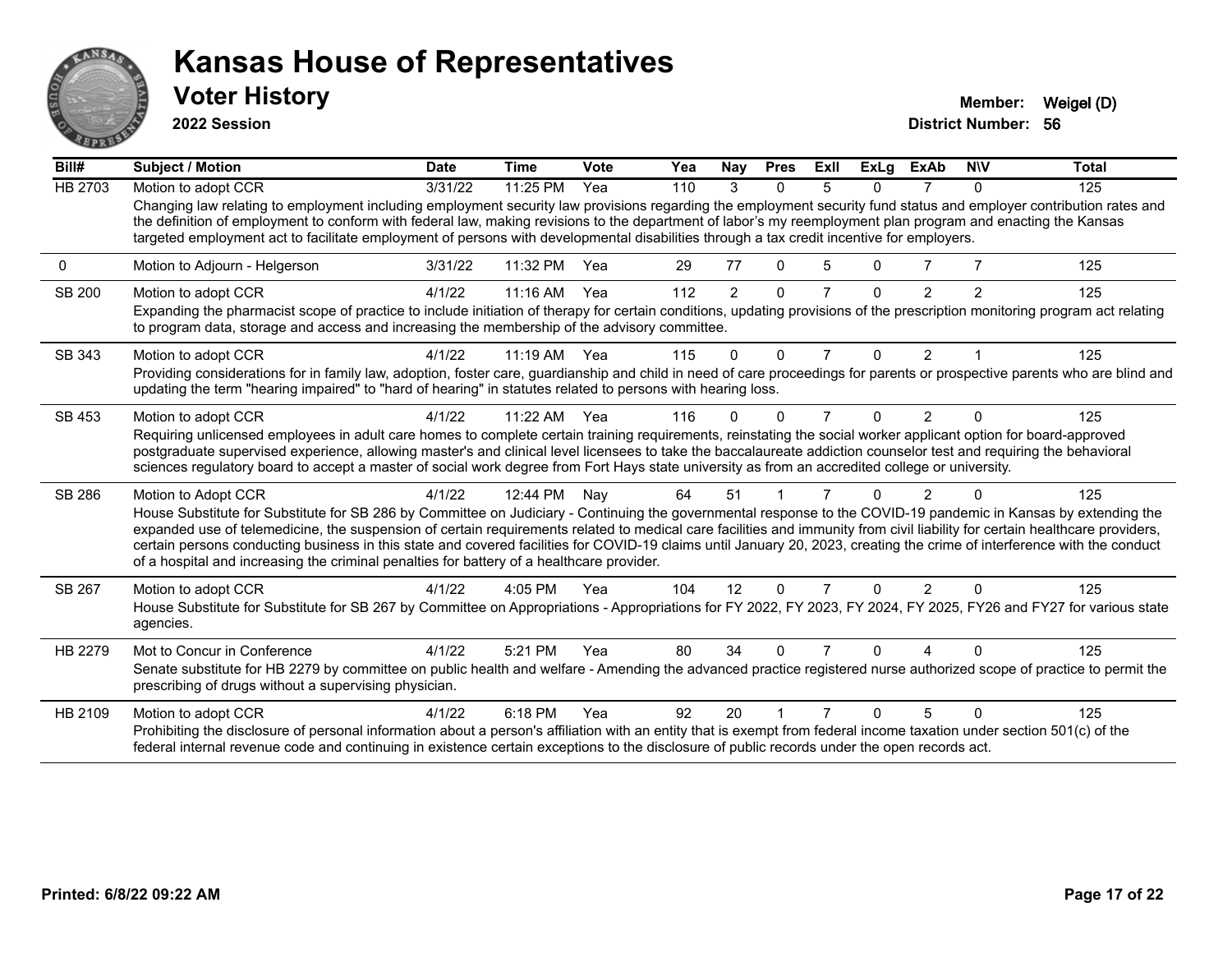

| Bill#          | Subject / Motion                                                                                                                                                                                                                                                                                                                                                                                                                                                                                                                                                                                                                                                                                                                                                                                                                                                                                                                                                                                                                                                                                                                                                                                      | <b>Date</b> | <b>Time</b> | Vote | Yea | Nay      | <b>Pres</b> | ExII | <b>ExLg</b>  | <b>ExAb</b> | <b>NIV</b> | <b>Total</b> |
|----------------|-------------------------------------------------------------------------------------------------------------------------------------------------------------------------------------------------------------------------------------------------------------------------------------------------------------------------------------------------------------------------------------------------------------------------------------------------------------------------------------------------------------------------------------------------------------------------------------------------------------------------------------------------------------------------------------------------------------------------------------------------------------------------------------------------------------------------------------------------------------------------------------------------------------------------------------------------------------------------------------------------------------------------------------------------------------------------------------------------------------------------------------------------------------------------------------------------------|-------------|-------------|------|-----|----------|-------------|------|--------------|-------------|------------|--------------|
| <b>HB 2299</b> | Motion to adopt CCR                                                                                                                                                                                                                                                                                                                                                                                                                                                                                                                                                                                                                                                                                                                                                                                                                                                                                                                                                                                                                                                                                                                                                                                   | 4/1/22      | 6:23 PM     | Yea  | 110 | 3        | 0           |      |              | 5           | 0          | 125          |
|                | Requiring retention of fingerprints by the Kansas bureau of investigation for participation in the federal rap back program; imposing restrictions on surveillance by certain<br>employees of the Kansas department of wildlife and parks on private property; expanding the jurisdiction and powers of law enforcement officers to include situations<br>when an activity is observed leading the officer to reasonably suspect a person is committing, has committed or is about to commit a crime and reasonably believe that<br>a person is in imminent danger of death or bodily injury without immediate action; allowing a search warrant to be executed within 240 hours from the time of issuance;<br>and directing the Kansas department for children and families to share certain information with investigating law enforcement agencies.                                                                                                                                                                                                                                                                                                                                                |             |             |      |     |          |             |      |              |             |            |              |
| HB 2508        | Motion to adopt CCR<br>Modifying the definition of possession in the Kansas criminal code, modifying the elements of and making changes to the criminal penalties of abuse of a child, requiring<br>a forfeiture of an appearance bond to be set aside in certain circumstances, permitting testimony to be presented using a two-way electronic audio-video communication<br>device during a preliminary hearing, making changes to the process for evaluating and treating people who are undergoing evaluation for competency to stand trial and<br>allowing mobile competency evaluations.                                                                                                                                                                                                                                                                                                                                                                                                                                                                                                                                                                                                        | 4/1/22      | 6:28 PM     | Yea  | 113 |          |             |      |              |             |            | 125          |
| HB 2377        | Motion to adopt CCR<br>Revising laws relating to operating an aircraft under the influence, including prescribing criminal and administrative penalties and providing for testing of blood, breath,<br>urine or other bodily substances, and preliminary screening tests of breath or oral fluid; authorizing reinstatement of a driver's license for certain persons with an ignition<br>interlock device restriction; requiring persons with an ignition interlock device restriction to complete the ignition interlock device program before driving privileges are<br>fully reinstated; providing for reduced ignition interlock device program costs for certain persons; providing that the highway patrol has oversight of state certification of<br>ignition interlock manufacturers and their service providers; modifying the criminal penalties for driving a commercial motor vehicle under the influence and driving under<br>the influence; increasing the period of disqualification for certain offenses committed by a person with commercial driving privileges; and prohibiting prosecuting<br>attorneys from concealing certain traffic violations from the CDLIS driver report. | 4/1/22      | 6:34 PM     | Yea  | 101 | 12       | $\Omega$    | 7    | 0            | 5           | $\Omega$   | 125          |
| HB 2361        | Motion to adopt CCR<br>Senate Substitute for HB 2361 by Committee on Judiciary - Removing the requirement that all district court judges in Douglas county serve on the board of trustees of<br>the law library, authorizing the supreme court to adopt rules establishing specialty court programs, creating the specialty court funding advisory committee and the<br>specialty court resources fund, authorizing courts to order defendants to participate in specialty court programs and allowing expungement of certain convictions when<br>defendants complete the requirements of such programs.                                                                                                                                                                                                                                                                                                                                                                                                                                                                                                                                                                                              | 4/1/22      | 6:39 PM     | Yea  | 113 | $\Omega$ | 0           |      | 0            | 5           | $\Omega$   | 125          |
| <b>SB 58</b>   | Motion to adopt CCR<br>Establishing the parents' bill of rights for parents of students attending elementary or secondary school in this state.                                                                                                                                                                                                                                                                                                                                                                                                                                                                                                                                                                                                                                                                                                                                                                                                                                                                                                                                                                                                                                                       | 4/1/22      | 6:57 PM     | Nay  | 67  | 46       | $\Omega$    |      | U            | 5           | $\Omega$   | 125          |
| SB 160         | Motion to adopt CCR<br>Enacting the fairness in women's sports act to require that student athletic teams only include members who are of the same biological sex unless designated as coed.                                                                                                                                                                                                                                                                                                                                                                                                                                                                                                                                                                                                                                                                                                                                                                                                                                                                                                                                                                                                          | 4/1/22      | 8:00 PM     | Nay  | 74  | 39       | $\Omega$    |      | <sup>0</sup> | 5           | $\Omega$   | 125          |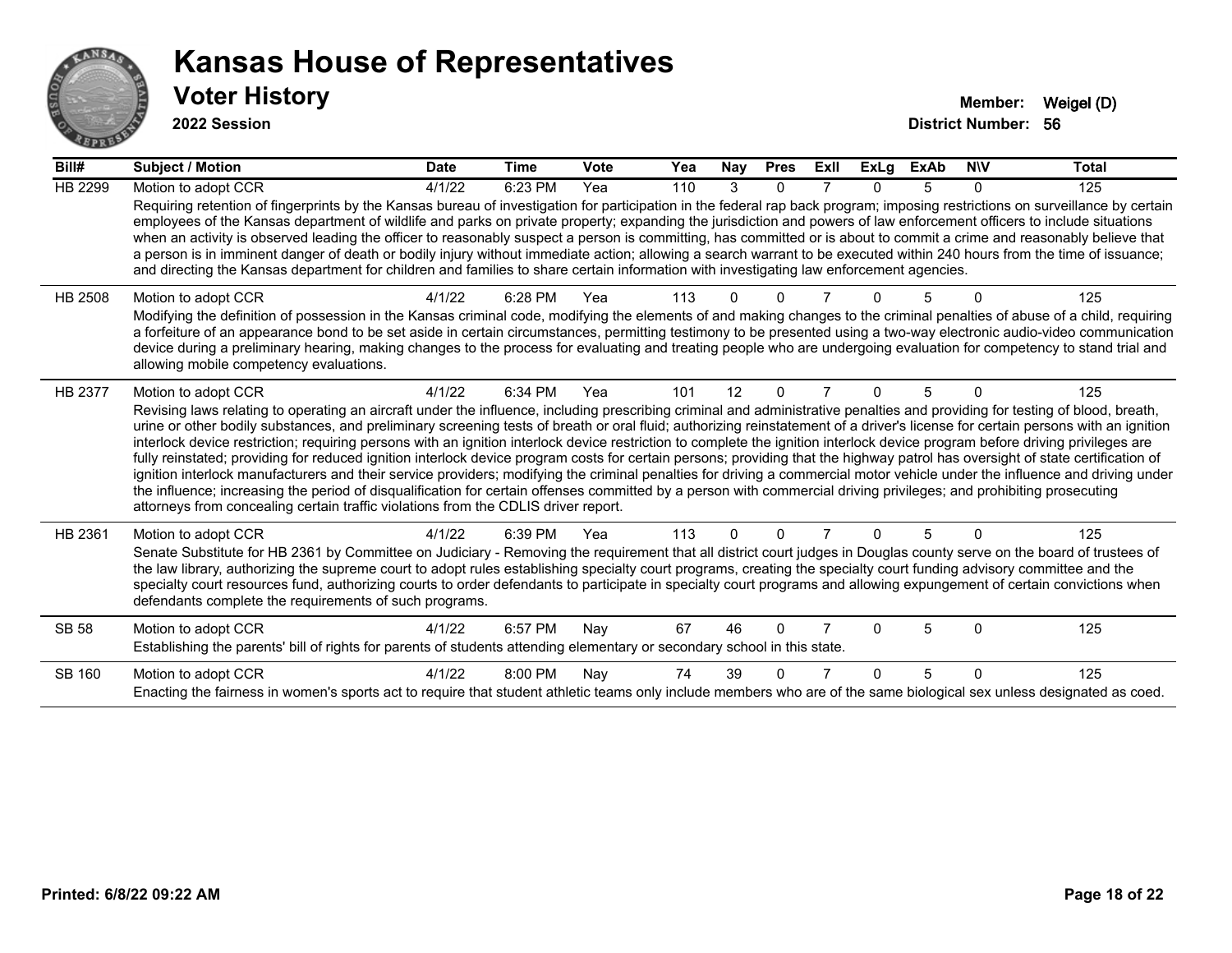

#### **Voter History Member:** Weigel (D) **Kansas House of Representatives**

| Bill#           | <b>Subject / Motion</b>                                                                                                                                                                                                                                                                                                                                                                                                                                                                                                                                                                                                                                                                                                                                                                                                                                                                                                                                                                                                                                                                                                                                                                                                                                                                                                                                                                                                                                                                                                                                                                                                                                                                                                                                                                                                                                                                                                                                                                                                                                                                                                                                                                                                                                                                                                                                                                                                                                                                                                                                                                                                                                                                                                                                                                                                                                                                                                                                                                                                                                                                                                                                                     | <b>Date</b> | Time         | <b>Vote</b> | Yea | Nay | <b>Pres</b> | ExII           | ExLg         | ExAb           | <b>NIV</b>   | Total |
|-----------------|-----------------------------------------------------------------------------------------------------------------------------------------------------------------------------------------------------------------------------------------------------------------------------------------------------------------------------------------------------------------------------------------------------------------------------------------------------------------------------------------------------------------------------------------------------------------------------------------------------------------------------------------------------------------------------------------------------------------------------------------------------------------------------------------------------------------------------------------------------------------------------------------------------------------------------------------------------------------------------------------------------------------------------------------------------------------------------------------------------------------------------------------------------------------------------------------------------------------------------------------------------------------------------------------------------------------------------------------------------------------------------------------------------------------------------------------------------------------------------------------------------------------------------------------------------------------------------------------------------------------------------------------------------------------------------------------------------------------------------------------------------------------------------------------------------------------------------------------------------------------------------------------------------------------------------------------------------------------------------------------------------------------------------------------------------------------------------------------------------------------------------------------------------------------------------------------------------------------------------------------------------------------------------------------------------------------------------------------------------------------------------------------------------------------------------------------------------------------------------------------------------------------------------------------------------------------------------------------------------------------------------------------------------------------------------------------------------------------------------------------------------------------------------------------------------------------------------------------------------------------------------------------------------------------------------------------------------------------------------------------------------------------------------------------------------------------------------------------------------------------------------------------------------------------------------|-------------|--------------|-------------|-----|-----|-------------|----------------|--------------|----------------|--------------|-------|
| HB 2239         | Motion to adopt CCR                                                                                                                                                                                                                                                                                                                                                                                                                                                                                                                                                                                                                                                                                                                                                                                                                                                                                                                                                                                                                                                                                                                                                                                                                                                                                                                                                                                                                                                                                                                                                                                                                                                                                                                                                                                                                                                                                                                                                                                                                                                                                                                                                                                                                                                                                                                                                                                                                                                                                                                                                                                                                                                                                                                                                                                                                                                                                                                                                                                                                                                                                                                                                         | 4/1/22      | 9:45 PM      | Yea         | 103 | 10  | $\Omega$    |                | $\Omega$     | 5              | $\Omega$     | 125   |
|                 | Providing tax credits for graduates of aerospace and aviation-related educational programs and employers of program graduates, school and classroom supplies<br>purchased by teachers, contributions to community colleges and technical colleges, qualified railroad track maintenance expenditures of short line railroads and<br>associated rail siding owners or lessees and expanding eligibility, amount and transferability of the research and development tax credit, providing homestead property<br>tax refunds from the income tax refund fund to certain persons based on the increase in property tax over the base year property tax amount, providing for an additional<br>personal income tax exemption for 100% disabled veterans, establishing the salt parity act to allow pass-through entities to elect to pay state income tax at the entity<br>level, establishing a checkoff for contributions to the Kansas historic site fund, establishing a revenue neutral rate complaint process for tax levies, authorizing the<br>county clerk to limit the amount of ad valorem taxes to be levied in certain circumstances, establishing a deadline for budgets to be filed with the director of accounts<br>and reports, requiring roll call votes and publication of information to exceed the revenue neutral rate, classifying certain agritourism activities and zoos as land devoted<br>to agricultural use, classifying land devoted to agriculture that is subject to the federal grassland conservation reserve program as grassland, establishing a property tax<br>exemption for antique utility trailers, allowing for the proration of value when certain personal property is acquired or sold prior to September 1 of any tax year, providing<br>for the exemption of inventory and work-in-progress machinery and equipment for telecommunications machinery and equipment, increasing the extent of exemption for<br>residential property from the statewide school levy, providing for abatement or credit of property tax for buildings and improvements destroyed or substantially destroyed<br>by natural disaster, providing a sales tax exemption for certain fencing and for reconstructing, repairing or replacing certain fencing damaged or destroyed by a wildfire,<br>flood, tornado or other natural disaster, excluding separately stated delivery charges from sales or selling price, removing the expiration on manufacturer cash rebates<br>on motor vehicles, providing countywide retailers' sales tax authority for Wilson county, requiring disclosure of distribution of revenues on countywide retailers' sales tax<br>ballot proposals, validating the election held to approve a retailers' sales tax levy by the city of Latham, extending the time period for eligibility in the loan repayment<br>program and the income tax credit for rural opportunity zones, enacting the Gage park improvement authority act and providing for the creation of the Gage park<br>improvement authority and an election for the imposition of a countywide sales tax sales tax within the boundaries of Shawnee county. |             |              |             |     |     |             |                |              |                |              |       |
| HB 2644         | Motion to Concur in Conference<br>Designating the Sandhill plum as the official state fruit.                                                                                                                                                                                                                                                                                                                                                                                                                                                                                                                                                                                                                                                                                                                                                                                                                                                                                                                                                                                                                                                                                                                                                                                                                                                                                                                                                                                                                                                                                                                                                                                                                                                                                                                                                                                                                                                                                                                                                                                                                                                                                                                                                                                                                                                                                                                                                                                                                                                                                                                                                                                                                                                                                                                                                                                                                                                                                                                                                                                                                                                                                | 4/1/22      | 9:48 PM      | Yea         | 108 | 5   | $\Omega$    |                | 0            | 5              | $\mathbf{0}$ | 125   |
| SB 261          | Motion to adopt CCR<br>Substitute for SB 261 by Committee on Agriculture -- Prohibiting the use of identifiable meat terms on the labels of meat analogs when such labels do not include proper<br>qualifying language to indicate that such products do not contain meat.                                                                                                                                                                                                                                                                                                                                                                                                                                                                                                                                                                                                                                                                                                                                                                                                                                                                                                                                                                                                                                                                                                                                                                                                                                                                                                                                                                                                                                                                                                                                                                                                                                                                                                                                                                                                                                                                                                                                                                                                                                                                                                                                                                                                                                                                                                                                                                                                                                                                                                                                                                                                                                                                                                                                                                                                                                                                                                  | 4/1/22      | 9:56 PM      | Yea         | 113 | 0   | 0           | $\overline{7}$ | $\Omega$     | 5              | $\mathbf{0}$ | 125   |
| SB 84           | Substitute Motion to Not Adopt CCR<br>House Substitute for Substitute for SB 84 by Committee on Federal and State Affairs - Authorizing sports wagering under the Kansas expanded lottery act.                                                                                                                                                                                                                                                                                                                                                                                                                                                                                                                                                                                                                                                                                                                                                                                                                                                                                                                                                                                                                                                                                                                                                                                                                                                                                                                                                                                                                                                                                                                                                                                                                                                                                                                                                                                                                                                                                                                                                                                                                                                                                                                                                                                                                                                                                                                                                                                                                                                                                                                                                                                                                                                                                                                                                                                                                                                                                                                                                                              | 4/1/22      | 11:59 PM Yea |             | 56  | 56  | $\Omega$    | $\overline{7}$ | $\Omega$     | 6              | $\mathbf{0}$ | 125   |
| SB 84           | Motion to Adopt CCR<br>House Substitute for Substitute for SB 84 by Committee on Federal and State Affairs - Authorizing sports wagering under the Kansas expanded lottery act.                                                                                                                                                                                                                                                                                                                                                                                                                                                                                                                                                                                                                                                                                                                                                                                                                                                                                                                                                                                                                                                                                                                                                                                                                                                                                                                                                                                                                                                                                                                                                                                                                                                                                                                                                                                                                                                                                                                                                                                                                                                                                                                                                                                                                                                                                                                                                                                                                                                                                                                                                                                                                                                                                                                                                                                                                                                                                                                                                                                             | 4/1/22      | 11:59 PM     | Nay         | 63  | 49  | $\Omega$    | $\overline{7}$ | $\Omega$     | 6              | $\Omega$     | 125   |
| HB 2487         | Motions of a Previous Day                                                                                                                                                                                                                                                                                                                                                                                                                                                                                                                                                                                                                                                                                                                                                                                                                                                                                                                                                                                                                                                                                                                                                                                                                                                                                                                                                                                                                                                                                                                                                                                                                                                                                                                                                                                                                                                                                                                                                                                                                                                                                                                                                                                                                                                                                                                                                                                                                                                                                                                                                                                                                                                                                                                                                                                                                                                                                                                                                                                                                                                                                                                                                   | 4/26/22     | 11:35 AM     | Yea         | 48  | 74  | $\mathbf 0$ |                | 0            | $\overline{2}$ | 0            | 125   |
| <b>HCR 5022</b> | Motion to adopt CCR<br>Proposing a constitutional amendment requiring that a sheriff be elected in each county; exception.                                                                                                                                                                                                                                                                                                                                                                                                                                                                                                                                                                                                                                                                                                                                                                                                                                                                                                                                                                                                                                                                                                                                                                                                                                                                                                                                                                                                                                                                                                                                                                                                                                                                                                                                                                                                                                                                                                                                                                                                                                                                                                                                                                                                                                                                                                                                                                                                                                                                                                                                                                                                                                                                                                                                                                                                                                                                                                                                                                                                                                                  | 4/26/22     | 11:43 AM     | Yea         | 91  | 31  | $\Omega$    | $\mathbf{1}$   | $\mathbf{0}$ | $\overline{2}$ | $\mathbf{0}$ | 125   |
| HB 2387         | Motion to adopt CCR<br>Prohibiting the issuance of a request for proposal or entering into a new contract for the administration and provision of benefits under the medical assistance program<br>and removing the authority of the governor to prohibit attending or conducting certain religious services and worship services.                                                                                                                                                                                                                                                                                                                                                                                                                                                                                                                                                                                                                                                                                                                                                                                                                                                                                                                                                                                                                                                                                                                                                                                                                                                                                                                                                                                                                                                                                                                                                                                                                                                                                                                                                                                                                                                                                                                                                                                                                                                                                                                                                                                                                                                                                                                                                                                                                                                                                                                                                                                                                                                                                                                                                                                                                                          | 4/26/22     | 12:47 PM     | Nay         | 84  | 38  | $\Omega$    | $\overline{1}$ | $\Omega$     | $\overline{2}$ | $\Omega$     | 125   |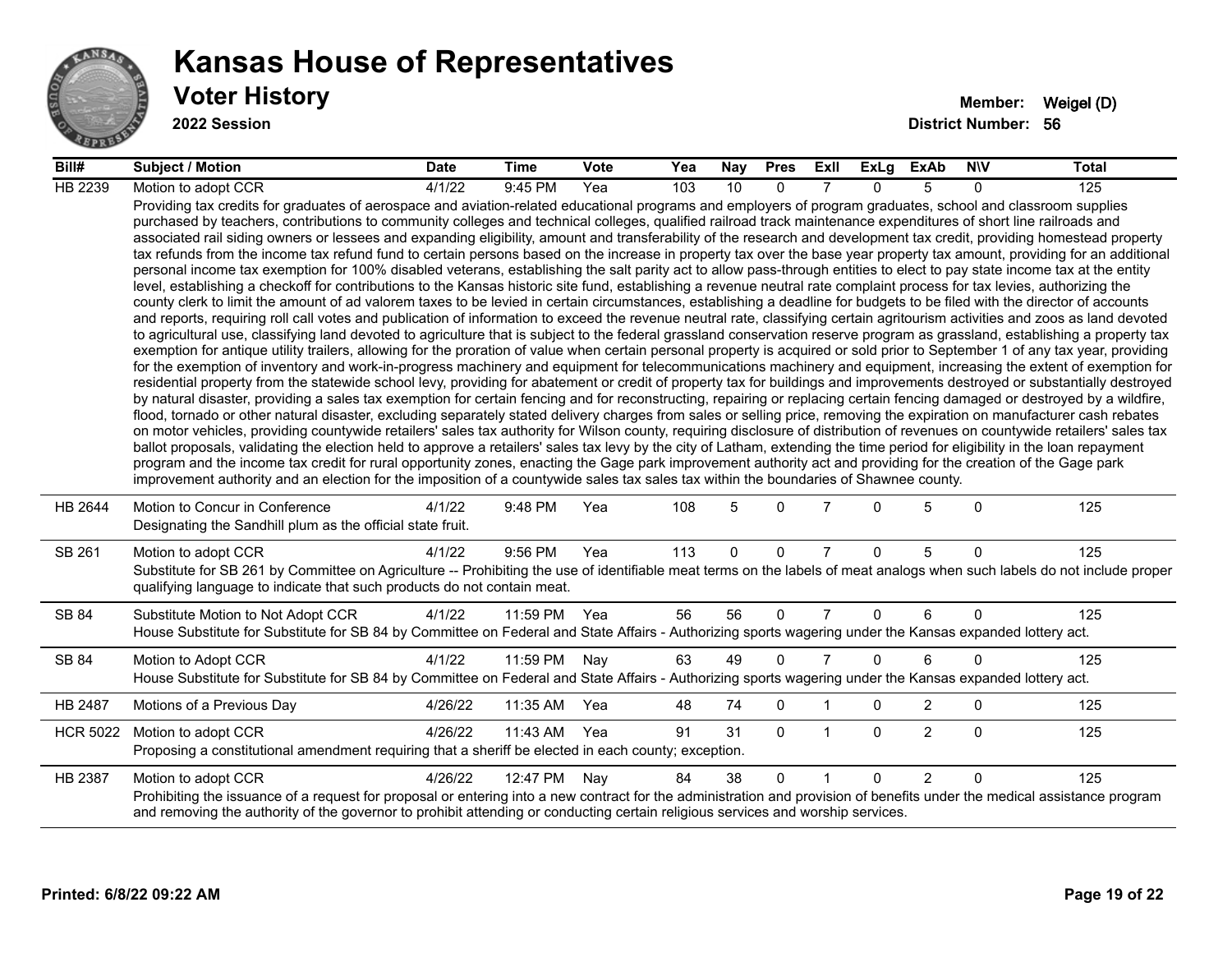

| Bill#          | <b>Subject / Motion</b>                                                                                                                                                                                                                                                                                                                               | <b>Date</b> | <b>Time</b> | Vote | Yea | <b>Nay</b>      | <b>Pres</b>  | Exll                    | <b>ExLg</b> | <b>ExAb</b>    | <b>NIV</b>   | <b>Total</b> |
|----------------|-------------------------------------------------------------------------------------------------------------------------------------------------------------------------------------------------------------------------------------------------------------------------------------------------------------------------------------------------------|-------------|-------------|------|-----|-----------------|--------------|-------------------------|-------------|----------------|--------------|--------------|
| <b>HB 2252</b> | Motion to adopt CCR                                                                                                                                                                                                                                                                                                                                   | 4/26/22     | 12:50 PM    | Nay  | 84  | $\overline{38}$ | $\mathbf{0}$ | $\mathbf{1}$            | $\Omega$    | $\overline{2}$ | $\mathbf{0}$ | 125          |
|                | Prohibiting the modification of election laws by agreement except as approved by the legislative coordinating council.                                                                                                                                                                                                                                |             |             |      |     |                 |              |                         |             |                |              |              |
| HB 2138        | Motion to adopt CCR                                                                                                                                                                                                                                                                                                                                   | 4/26/22     | 1:03 PM     | Nay  | 82  | 40              | $\Omega$     |                         | $\Omega$    | $\overline{2}$ | $\Omega$     | 125          |
|                | Providing for the use of electronic poll books in elections and the approval of such books by the secretary of state, requiring all voting systems for elections to use<br>individual voter-verified paper ballots with a distinctive watermark, requiring the secretary of state and local election officers to develop an affidavit to be signed by |             |             |      |     |                 |              |                         |             |                |              |              |
|                | election workers regarding handling of completed ballots, requiring audits of any federal, statewide or state legislative race that is within 1% of the total votes cast and                                                                                                                                                                          |             |             |      |     |                 |              |                         |             |                |              |              |
|                | requiring randomized audits of elections procedures used in four counties in even-numbered years, requiring a county election officer to send a confirmation of address<br>when there is no election-related activity for any four calendar year period and exempting poll workers from certain election crimes.                                      |             |             |      |     |                 |              |                         |             |                |              |              |
|                |                                                                                                                                                                                                                                                                                                                                                       |             |             |      |     |                 |              |                         |             |                |              |              |
| HB 2237        | Motion to adopt CCR<br>Enacting the Kansas affordable housing tax credit act, the Kansas housing investor tax credit act, the historic Kansas act, the Kansas rural home loan guarantee act,                                                                                                                                                          | 4/26/22     | $1:13$ PM   | Yea  | 109 | 12              |              |                         | 0           | $\mathcal{P}$  | $\Omega$     | 125          |
|                | authorizing certain residential real property appraisals in rural counties to be performed without completing the sales comparison approach to value, allowing the use of                                                                                                                                                                             |             |             |      |     |                 |              |                         |             |                |              |              |
|                | bond proceeds under the Kansas rural housing incentive district act for residential vertical development and renovation of certain buildings within economically                                                                                                                                                                                      |             |             |      |     |                 |              |                         |             |                |              |              |
|                | distressed urban areas and expanding eligibility for the child day care services assistance tax credit and providing a credit for employer payments to an organization<br>providing access to employees for child day care services.                                                                                                                  |             |             |      |     |                 |              |                         |             |                |              |              |
|                |                                                                                                                                                                                                                                                                                                                                                       | 4/27/22     | 3:32 PM     |      | 75  | 44              | $\mathbf{0}$ | 3                       | 0           | 3              | $\Omega$     | 125          |
| SB 313         | Motion to adopt CCR<br>Providing for the use and regulation of autonomous motor vehicles and establishing the autonomous vehicle advisory committee.                                                                                                                                                                                                  |             |             | Nay  |     |                 |              |                         |             |                |              |              |
| HB 2466        | Motion to adopt CCR                                                                                                                                                                                                                                                                                                                                   | 4/27/22     | 3:39 PM     | Yea  | 109 | 10              | $\Omega$     | 3                       | 0           | 3              | $\Omega$     | 125          |
|                | Substitute for HB 2466 by Committee on Education - Establishing the promoting advancement in computing knowledge act to increase the availability of computer                                                                                                                                                                                         |             |             |      |     |                 |              |                         |             |                |              |              |
|                | science education in Kansas schools and the career technical education credentialing and student transitioning to employment success pilot program; also exempting                                                                                                                                                                                    |             |             |      |     |                 |              |                         |             |                |              |              |
|                | national assessment providers from the student online personal protection act.                                                                                                                                                                                                                                                                        |             |             |      |     |                 |              |                         |             |                |              |              |
| HB 2492        | Motion to Concur                                                                                                                                                                                                                                                                                                                                      | 4/27/22     | 3:41 PM     | Yea  | 119 | $\mathbf 0$     | $\mathbf{0}$ | 3                       | 0           | 3              | $\mathbf 0$  | 125          |
|                | Submitting claims against the state by the joint committee on special claims against the state.                                                                                                                                                                                                                                                       |             |             |      |     |                 |              |                         |             |                |              |              |
| HB 2448        | <b>Consideration of Veto</b>                                                                                                                                                                                                                                                                                                                          | 4/28/22     | 11:31 AM    | Nay  | 86  | 36              | $\mathbf 0$  | $\overline{1}$          | $\Omega$    | $\overline{2}$ | $\Omega$     | 125          |
|                | Senate Substitute for HB 2448 by Committee on Public Health and Welfare - Requiring able-bodied adults without dependents to complete an employment and training<br>program in order to receive food assistance.                                                                                                                                      |             |             |      |     |                 |              |                         |             |                |              |              |
| <b>SB 58</b>   | Consideration of Veto                                                                                                                                                                                                                                                                                                                                 | 4/28/22     | 12:17 PM    | Nay  | 72  | 50              | $\Omega$     | $\overline{\mathbf{1}}$ | 0           | $\overline{2}$ | $\mathbf 0$  | 125          |
|                | Establishing the parents' bill of rights for parents of students attending elementary or secondary school in this state.                                                                                                                                                                                                                              |             |             |      |     |                 |              |                         |             |                |              |              |
| <b>SB 160</b>  | Consideration of Veto                                                                                                                                                                                                                                                                                                                                 | 4/28/22     | $1:14$ PM   | Nay  | 81  | 41              | $\Omega$     |                         | $\Omega$    | $\overline{2}$ | $\Omega$     | 125          |
|                | Enacting the fairness in women's sports act to require that student athletic teams only include members who are of the same biological sex unless designated as                                                                                                                                                                                       |             |             |      |     |                 |              |                         |             |                |              |              |
|                | coed.                                                                                                                                                                                                                                                                                                                                                 |             |             |      |     |                 |              |                         |             |                |              |              |
| SB 84          | Motion to adopt CCR                                                                                                                                                                                                                                                                                                                                   | 4/28/22     | 4:03 PM     | Nay  | 73  | 49              | $\Omega$     |                         | $\Omega$    | 2              | $\Omega$     | 125          |
|                | House Substitute for Substitute for SB 84 by Committee on Federal and State Affairs - Authorizing sports wagering under the Kansas expanded lottery act and historical                                                                                                                                                                                |             |             |      |     |                 |              |                         |             |                |              |              |
|                | horse race machines under the Kansas parimutuel racing act.                                                                                                                                                                                                                                                                                           |             |             |      |     |                 |              |                         |             |                |              |              |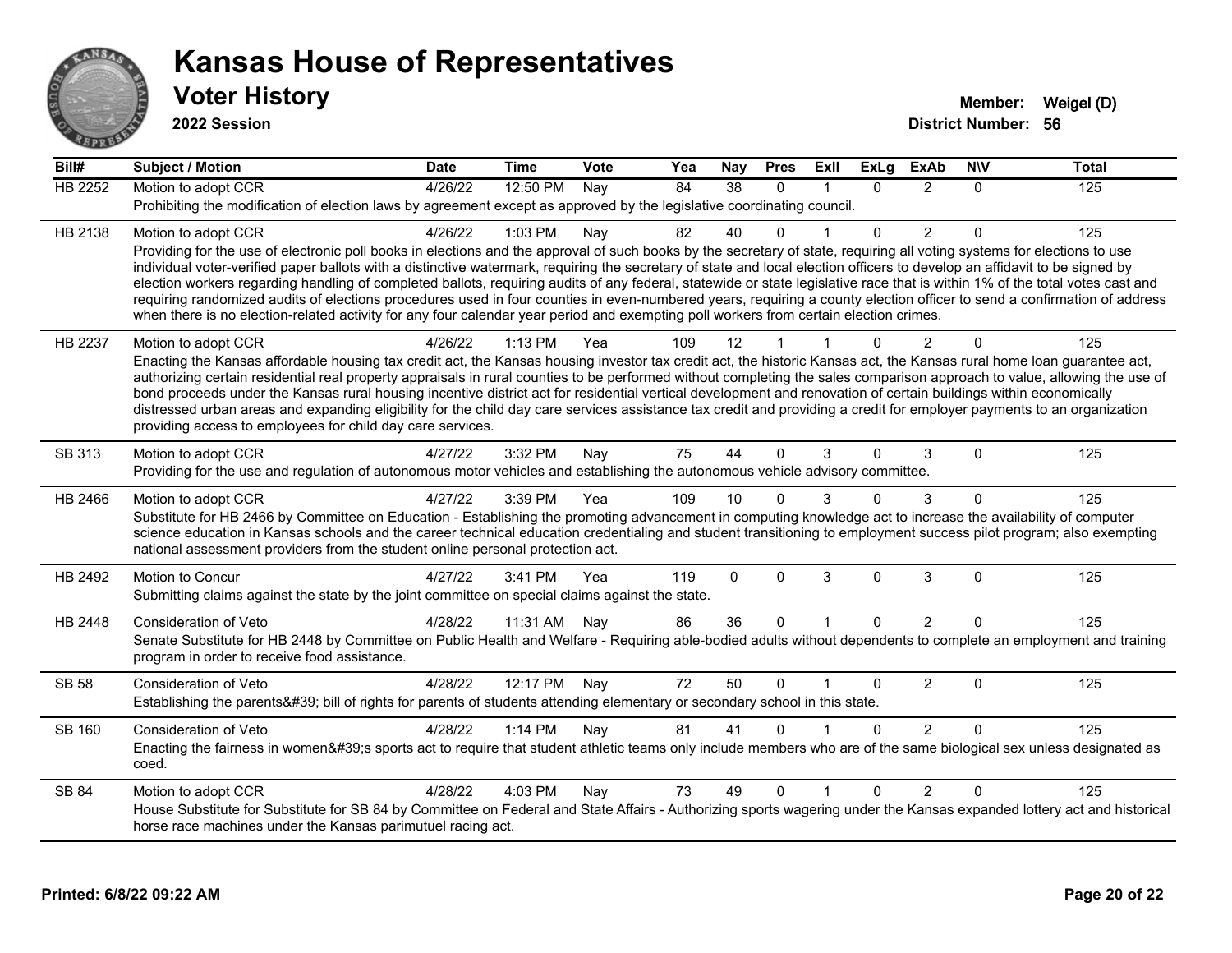

**2022 Session**

| Bill#          | <b>Subject / Motion</b>                                                                                                                                                                                                                                                                                                                                                                                                                                                                                                    | <b>Date</b> | <b>Time</b> | Vote | Yea | Nay         | <b>Pres</b>  | ExIl         | <b>ExLg</b> | <b>ExAb</b>    | <b>NIV</b>     | <b>Total</b> |
|----------------|----------------------------------------------------------------------------------------------------------------------------------------------------------------------------------------------------------------------------------------------------------------------------------------------------------------------------------------------------------------------------------------------------------------------------------------------------------------------------------------------------------------------------|-------------|-------------|------|-----|-------------|--------------|--------------|-------------|----------------|----------------|--------------|
| <b>HB 2567</b> | Motion to adopt CCR<br>Senate Substitute for HB 2567 by Committee on Ways and Means - Removing federal impact aid from the determination of local foundation aid in the Kansas school<br>equity and enhancement act and excluding Fort Leavenworth school district and virtual school students from the capital improvement state aid determination.                                                                                                                                                                       | 4/28/22     | 5:52 PM     | Nay  | 75  | 45          | $\Omega$     |              | $\Omega$    | 4              | $\Omega$       | 125          |
| SB 19          | Motion to adopt CCR<br>House Substitute for SB 19 by Committee on Energy, Utilities and Telecommunications - Implementing the 988 suicide prevention and mental health crisis hotline in<br>Kansas.                                                                                                                                                                                                                                                                                                                        | 4/28/22     | 8:59 PM     | Yea  | 112 | 6           | $\Omega$     |              | $\Omega$    | 6              | $\Omega$       | 125          |
| SB 331         | Motion to adopt CCR<br>Updating the version of risk-based capital instructions in effect.                                                                                                                                                                                                                                                                                                                                                                                                                                  | 4/28/22     | 9:05 PM     | Nay  | 91  | 26          | $\mathbf{0}$ | $\mathbf{1}$ | $\Omega$    | $\overline{7}$ | $\Omega$       | 125          |
| HB 2510        | Motion to adopt CCR<br>Appropriations for FY 2022, FY 2023, and FY 2024, for various state agencies; 2022 omnibus bill; authorizing certain transfers and capital improvement projects.                                                                                                                                                                                                                                                                                                                                    | 4/28/22     | 9:34 PM     | Yea  | 95  | 22          | $\Omega$     |              | 0           |                | $\Omega$       | 125          |
| HB 2106        | Sub Motion Not Adopt CCR<br>Decreasing the state rate for sales and use taxes for sales of food and food ingredients and providing for the levying of taxes by cities and counties and discontinuing<br>the nonrefundable food sales tax credit.                                                                                                                                                                                                                                                                           | 4/28/22     | 10:02 PM    | Yea  | 39  | 75          | $\mathbf{0}$ |              | $\Omega$    | 7              | 3              | 125          |
| HB 2106        | Motion to adopt CCR<br>Decreasing the state rate for sales and use taxes for sales of food and food ingredients and providing for the levying of taxes by cities and counties and discontinuing<br>the nonrefundable food sales tax credit.                                                                                                                                                                                                                                                                                | 4/28/22     | 10:28 PM    | Yea  | 114 | 3           | $\Omega$     |              | $\Omega$    | $\overline{7}$ | $\Omega$       | 125          |
| HB 2495        | Motion to Concur<br>Prohibiting the disclosure of personal information about a person's affiliation with an entity that is exempt from federal income taxation under section 501(c) of the<br>federal internal revenue code.                                                                                                                                                                                                                                                                                               | 4/28/22     | 10:31 PM    | Yea  | 116 | $\mathbf 1$ | $\mathbf 0$  | $\mathbf{1}$ | $\Omega$    | $\overline{7}$ | $\Omega$       | 125          |
| SB 34          | Motion to adopt CCR<br>Substitute for SB 34 by Committee on Federal and State Affairs - Requiring review of administrative rules and regulations every five years.                                                                                                                                                                                                                                                                                                                                                         | 4/28/22     | 11:35 PM    | Nay  | 64  | 53          | $\Omega$     |              | $\Omega$    | 7              | $\Omega$       | 125          |
| HB 2252        | <b>Consideration of Veto</b><br>Prohibiting the modification of election laws by agreement except as approved by the legislative coordinating council.                                                                                                                                                                                                                                                                                                                                                                     | 5/23/22     | 11:27 AM    | Nay  | 84  | 37          | $\Omega$     |              | $\Omega$    | $\overline{2}$ | 1              | 125          |
| <b>HB 2387</b> | Consideration of Veto<br>Prohibiting the issuance of a request for proposal or entering into a new contract for the administration and provision of benefits under the medical assistance program<br>and removing the authority of the governor to prohibit attending or conducting certain religious services and worship services.                                                                                                                                                                                       | 5/23/22     | 11:38 AM    | Nay  | 84  | 38          | $\Omega$     |              | $\Omega$    | $\mathcal{P}$  | $\Omega$       | 125          |
| HB 2136        | Sub Mtn Not Adpt<br>Establishing the COVID-19 retail storefront property tax relief act to provide partial refunds to certain businesses impacted by COVID-19-related shutdowns and<br>restrictions, discontinuing the first 15 days of the month sales and compensating use tax remittance requirements for certain retailers, providing countywide retailers'<br>sales tax authority for Atchison county and delaying implementation of the exclusion of separately stated delivery charges from sales or selling price. | 5/23/22     | 12:42 PM    | Yea  | 37  | 84          | $\Omega$     |              | 0           |                | $\mathfrak{p}$ | 125          |